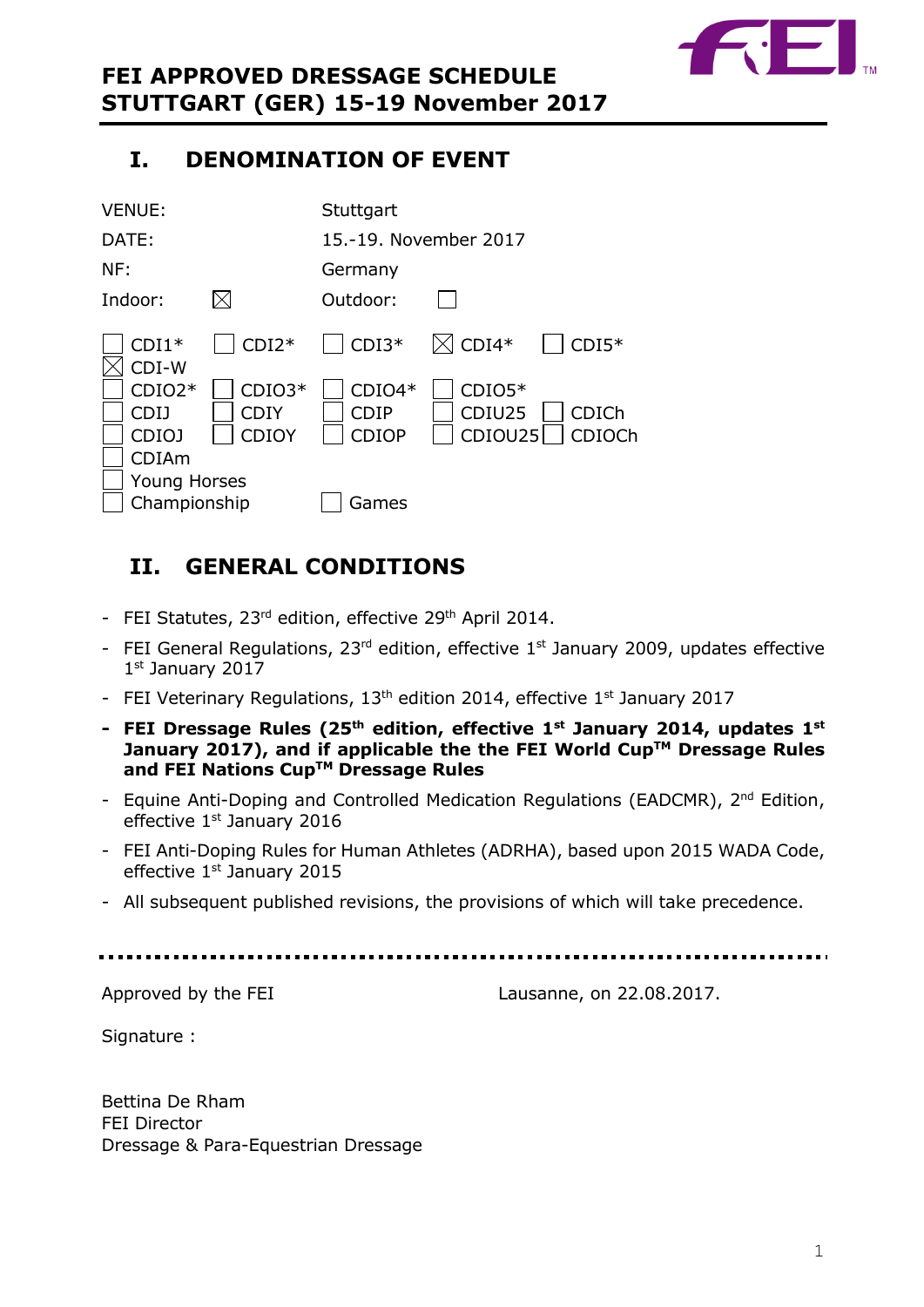

# FEI APPROVED DRESSAGE SCHEDULE STUTTGART (GER) 15-19 November 2017

### **TABLE OF CONTENTS**

| II.                                                       |                                                                                                                                                                                  |
|-----------------------------------------------------------|----------------------------------------------------------------------------------------------------------------------------------------------------------------------------------|
|                                                           | III. THE FEI CODE OF CONDUCT FOR THE WELFARE OF THE HORSE 4                                                                                                                      |
| IV.                                                       | 1.<br>2.<br>3.                                                                                                                                                                   |
| V.                                                        |                                                                                                                                                                                  |
|                                                           |                                                                                                                                                                                  |
| 1.                                                        | 2.<br>ADDITIONAL FEES/CHARGES BY ORGANISING COMMITTEE:  9<br>3.<br>DEGREE OF DIFFICULTY - FLOORPLAN GRAND PRIX FREESTYLE  9<br>4.                                                |
|                                                           |                                                                                                                                                                                  |
|                                                           |                                                                                                                                                                                  |
| 1.                                                        |                                                                                                                                                                                  |
| XI.<br>1.<br>2.<br>3.<br>4.<br>5.<br>6.<br>7.<br>8.<br>9. | LOGISTICAL/ADMINISTRATIVE/TECHNICAL INFORMATION14<br>10.<br>TRANSPORT REIMBURSMENT HORSES / PONIES  15<br>11.<br>12.<br>LOCAL TRANSPORTATION - ARRANGEMENTS FROM HOTEL TO<br>13. |
|                                                           |                                                                                                                                                                                  |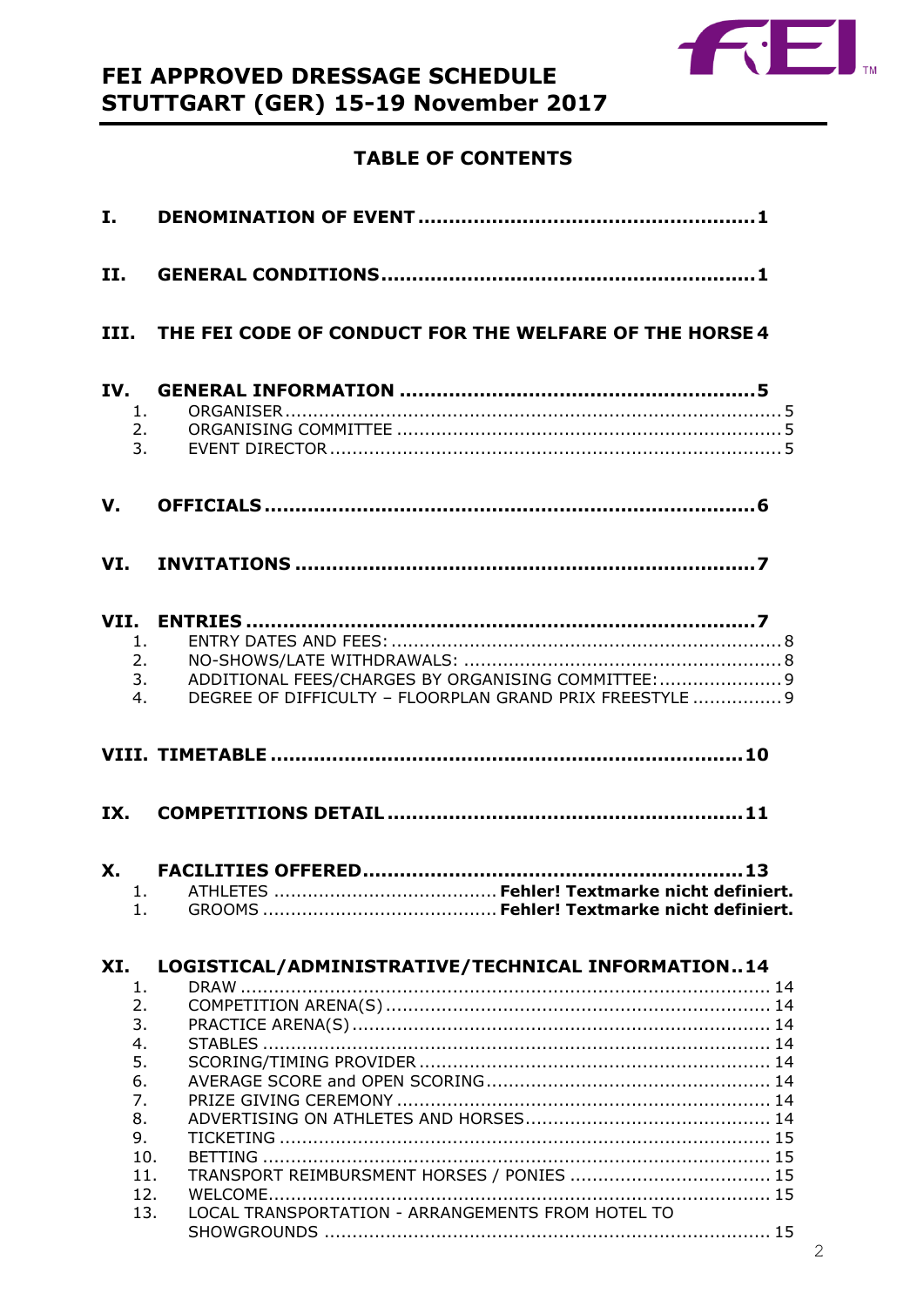

# FEI APPROVED DRESSAGE SCHEDULE STUTTGART (GER) 15-19 November 2017

| -14. | ENTRY RIGHT TO SHOWGROUNDS/ACCREDITED PERSONS  15 |  |
|------|---------------------------------------------------|--|
| 15.  |                                                   |  |

| 2 <sub>1</sub> |                                                        |  |
|----------------|--------------------------------------------------------|--|
| 3.             |                                                        |  |
| 4.             |                                                        |  |
| 5.             |                                                        |  |
| 6.             |                                                        |  |
| 7 <sub>1</sub> | VENUE ARRIVAL INFORMATION & FITNESS TO COMPETE  18     |  |
| 8.             | EQUINE ANTI-DOPING AND CONTROLLED MEDICATION PROGRAMME |  |
|                |                                                        |  |

### 

| 5. ADDITIONAL INFORMATION FROM THE ORGANISER  21 |  |
|--------------------------------------------------|--|
|                                                  |  |

| XV. |  |
|-----|--|
|     |  |
|     |  |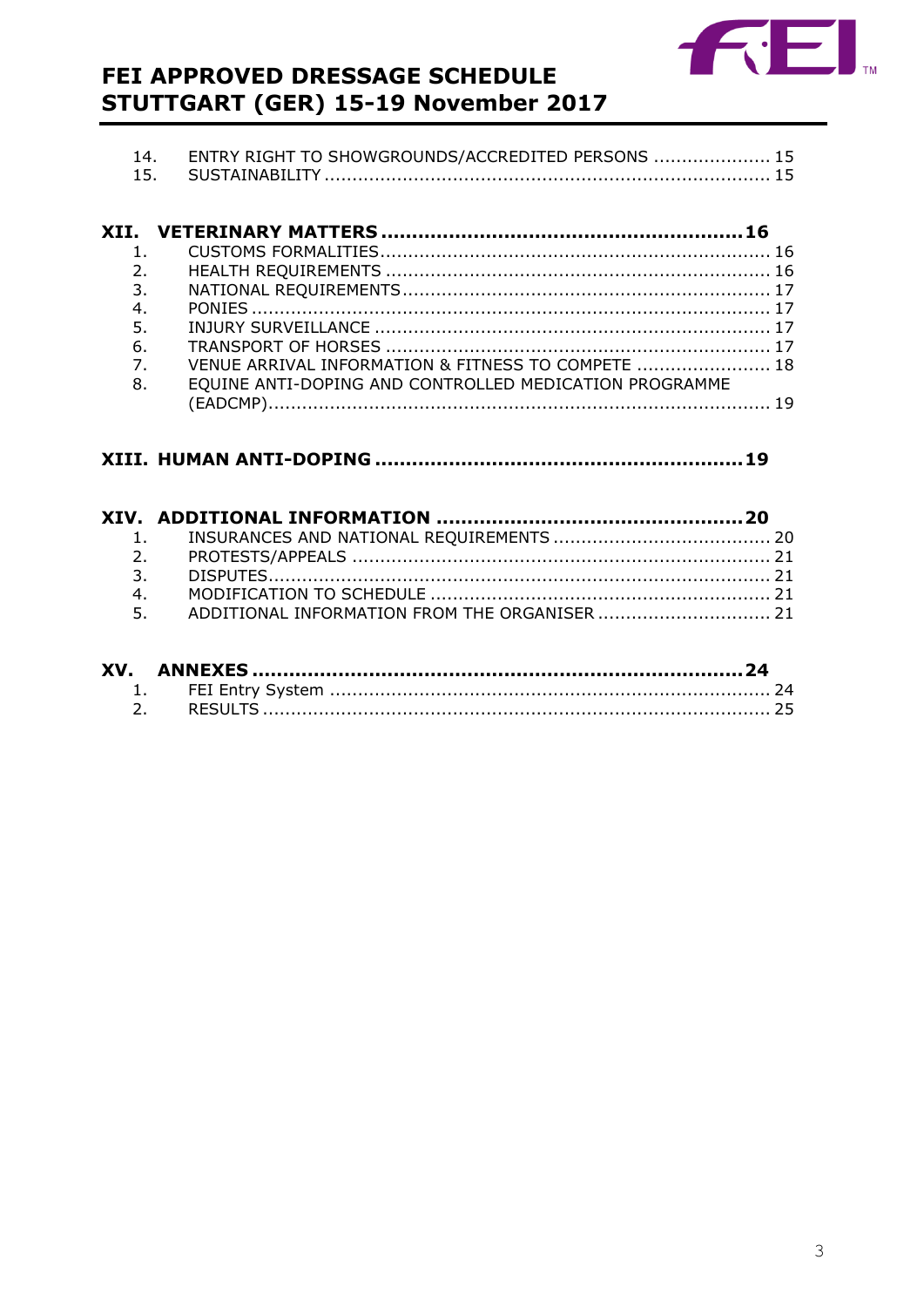

# <span id="page-3-0"></span>**III. THE FEI CODE OF CONDUCT FOR THE WELFARE OF THE HORSE**

The Fédération Equestre Internationale (FEI) expects all those involved in international equestrian sport to adhere to the FEI's Code of Conduct and to acknowledge and accept that at all times the welfare of the horse must be paramount and must never be subordinated to competitive or commercial influences.

- 1. At all stages during the preparation and training of competition horses, welfare must take precedence over all other demands. This includes good horse management, training methods, farriery and tack, and transportation.
- 2. Horses and athletes must be fit, competent and in good health before they are allowed to compete. This encompasses medication use, surgical procedures that threaten welfare or safety, pregnancy in mares and the misuse of aids.
- 3. Events must not prejudice horse welfare. This involves paying careful attention to the competition areas, ground surfaces, weather conditions, stabling, site safety and fitness of the horse for onward travel after the event.
- 4. Every effort must be made to ensure that horses receive proper attention after they have competed and that they are treated humanely when their competition careers are over. This covers proper veterinary care, competition injuries, euthanasia and retirement.
- 5. The FEI urges all involved with the sport to attain the highest levels of education in their areas of expertise.

A full copy of this Code can be obtained from the Fédération Equestre Internationale, Chemin de la Joliette 8, CH-1006 Lausanne, Switzerland. Telephone: +41 21 310 47 47. The Code is available in English. The Code is also available on the FEI's website: <http://inside.fei.org/>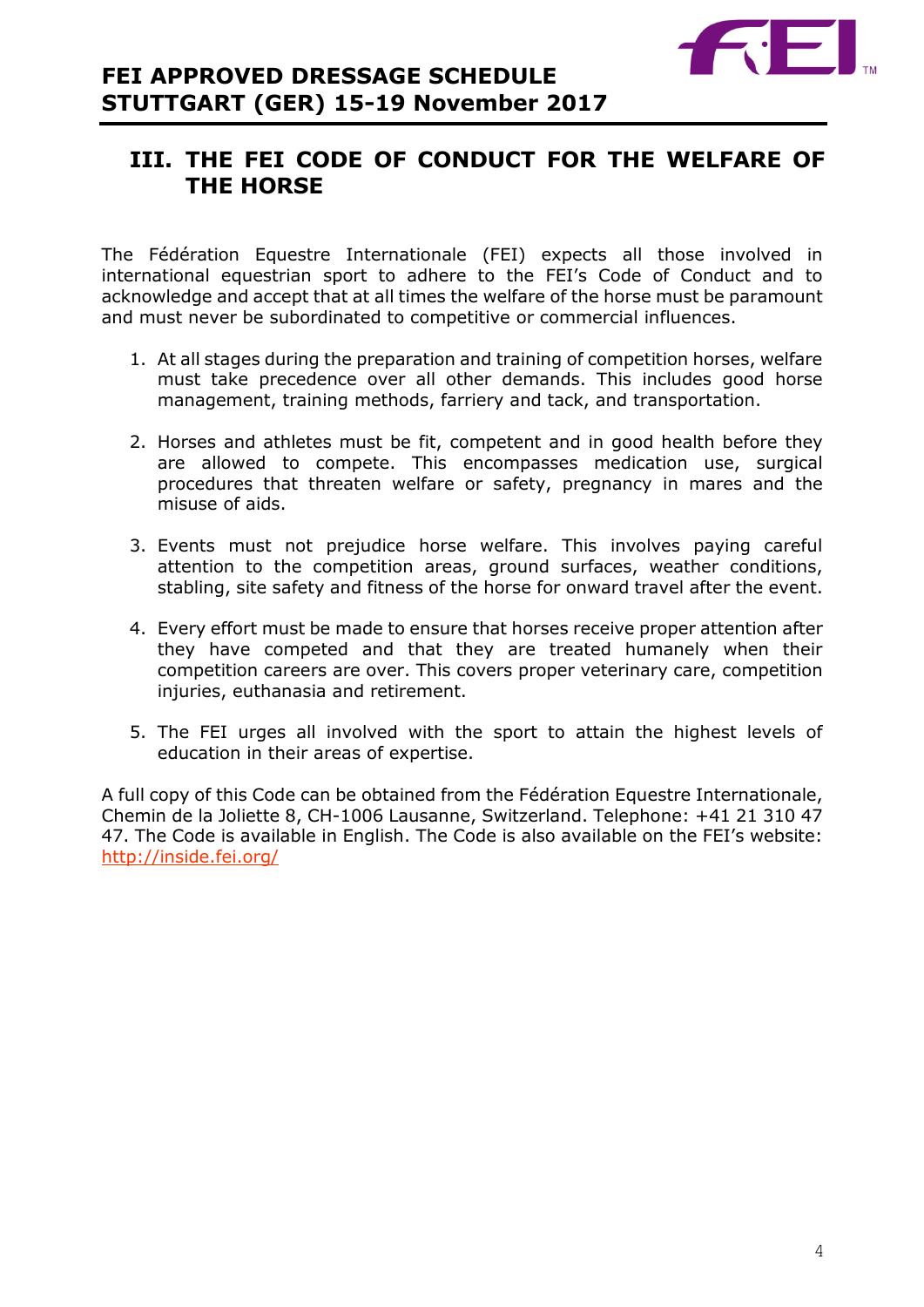

# <span id="page-4-0"></span>**IV. GENERAL INFORMATION**

### <span id="page-4-1"></span>**1.ORGANISER**

| Name:<br>in cooperation with | Pferdesportverband Baden-Württemberg e.V.<br>in.Stuttgart Veranstaltungsgesellschaft mbH & Co.KG<br>Geschäftsführer: Andreas Kroll und Martin Rau: |
|------------------------------|----------------------------------------------------------------------------------------------------------------------------------------------------|
| Address:                     | Mercedesstr. 50, D-70372 Stuttgart                                                                                                                 |
| Telephone:                   | +49-711-9554-454                                                                                                                                   |
| Fax:                         | +49-711-9554-500                                                                                                                                   |
| Email:                       | manfred.parlow@in-stuttgart.de                                                                                                                     |
| Website:                     | www.stuttgart-german-masters.de                                                                                                                    |

### Contact Details Show Ground:

| Address:                | Hanns-Martin-Schleyer Halle, Mercedesstr. 50,                                |
|-------------------------|------------------------------------------------------------------------------|
|                         | D-70372 Stuttgart                                                            |
| Telephone:              | +49-711-9554-454                                                             |
| <b>GPS Coordinates:</b> | Latitude: 48.77542/ Longitude: 9.18176                                       |
|                         | Accessibility details (directions by road, nearest airport / train station): |
| Arrival by road:        | A81, Exit Zuffenhausen                                                       |
| Arrival by train:       | Railway station Stuttgart                                                    |
| Arrival by plane:       | Airport Stuttgart                                                            |
|                         |                                                                              |

### <span id="page-4-2"></span>**2.ORGANISING COMMITTEE**

Honorary President: ./. President of the event: Manfred Parlow Show Secretary: Susanne Asendorf, Bettina Zeiher Press Officer: Jörg Klopfer

### <span id="page-4-3"></span>**3.EVENT DIRECTOR**

| Name:      | Carsten Rotermund                  |
|------------|------------------------------------|
|            | Andreas Krieg                      |
|            | Kai Huttrop-Hage                   |
| Address:   | see OC                             |
| Telephone: | see OC                             |
| Mobile:    | Carsten Rotermund: +49-173-5777038 |
|            | Andreas Krieg: +49-172-7416874     |
|            | Kai Huttrop-Hage: +49-152-59292925 |
| Fax:       | see OC                             |
| Email:     | CR@stuttgart-german-masters.de     |
|            | KHH@stuttgart-german-masters.de    |
|            | AK@stuttgart-german-masters.de     |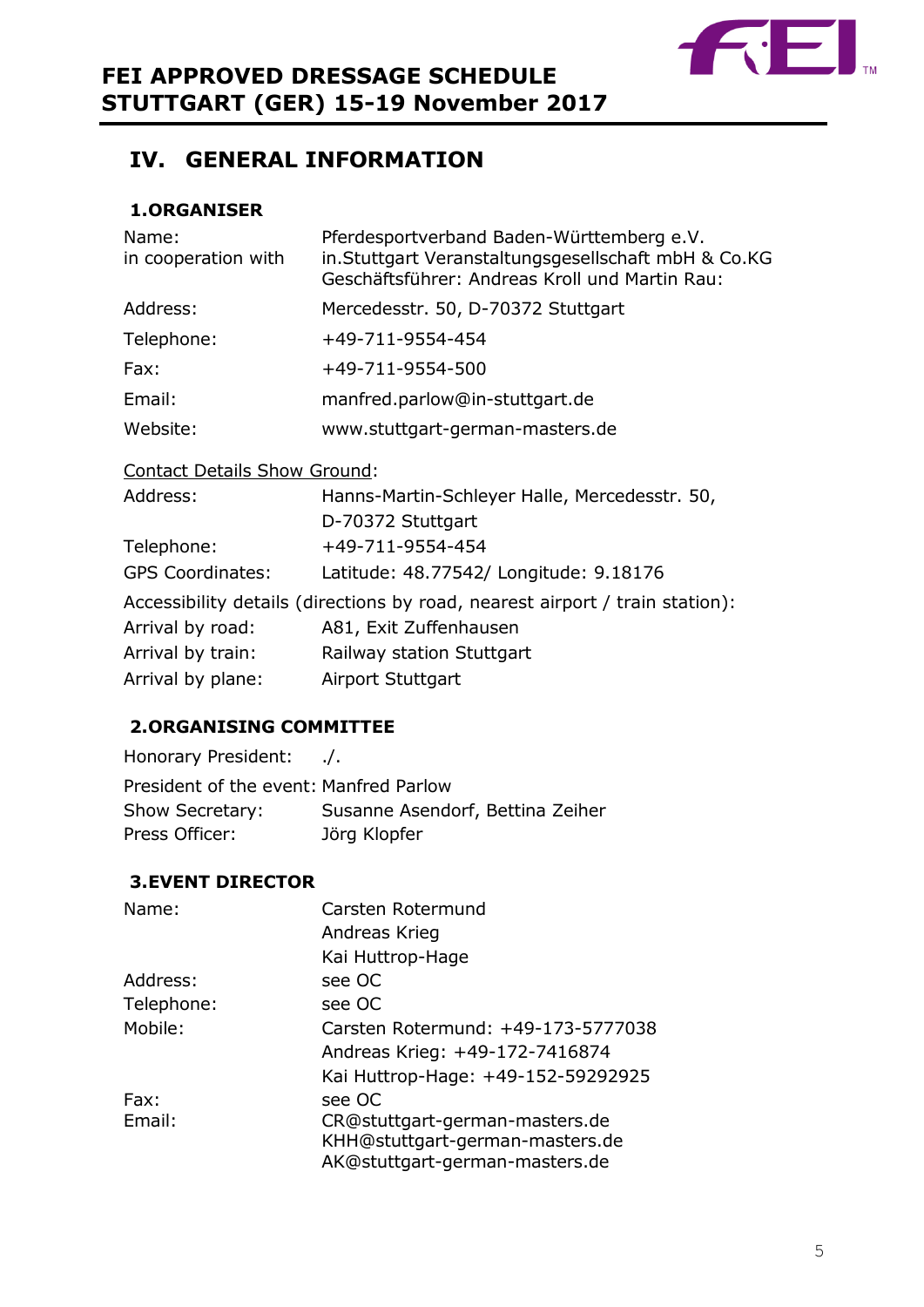

# **V. OFFICIALS**

<span id="page-5-0"></span>

| Ref.           | <b>Panel</b>                                                                   | <b>Function</b>                                       | <b>FEI ID</b> | <b>Name</b>                   | <b>NF</b>  | <b>Level</b>   | <b>Contact Email</b><br><b>Contact Phone</b>                 |
|----------------|--------------------------------------------------------------------------------|-------------------------------------------------------|---------------|-------------------------------|------------|----------------|--------------------------------------------------------------|
|                |                                                                                | Ground Jury President                                 | 10053735      | Dr. Evi Eisenhardt            | <b>GER</b> | $5*$           | Evi.eisenhardt@t-online.de<br>+49-170-4457779                |
|                |                                                                                | Ground Jury Member                                    | 10053125      | Dr. Hans-Christian Matthiesen | <b>DEN</b> | $5*$           | hanschr@pc.dk                                                |
| $\mathbf{1}$   | Ground Jury                                                                    | Ground Jury Member                                    | 10049955      | Dr. Dietrich Plewa            | <b>GER</b> | $5*$           | Cd.plewa@t-online.de<br>+49.172.7292139                      |
|                |                                                                                | Ground Jury Member                                    | 10052348      | Thomas Lang                   | <b>AUT</b> | $5*$           | Lang.th@aon.at                                               |
|                |                                                                                | Ground Jury Member                                    | 10049322      | Andrew Ralph Gardner          | <b>GBR</b> | $5*$           | a.r.gardner@virgin.net                                       |
|                | Foreign Judge                                                                  | Foreign Judge                                         | 10051721      | Annette Fransen-Iacobaeus     | <b>SWE</b> | $5*$           | annette.marsvinsholm@hotmail.se<br>+46-70-8602618            |
| $\mathbf{2}$   | Foreign Technical Delegate                                                     | Foreign Technical Delegate                            |               | . /.                          |            |                |                                                              |
| 3              | <b>Appeal Committee</b>                                                        | <b>Appeal Committee</b>                               |               | $\cdot$ /.                    |            |                |                                                              |
| 4              | Chief Steward                                                                  | Chief Steward                                         | 10053087      | Katharina von Stetten         | <b>GER</b> | $\overline{2}$ | kchvst@web.de<br>+49.172.3612279                             |
|                |                                                                                | <b>Assistant Steward</b>                              | 10051328      | Peter Bort                    | <b>GER</b> | 2              |                                                              |
|                |                                                                                | <b>Assistant Steward</b>                              | 10052781      | Helmut Hartmann               | <b>GER</b> | nat.           |                                                              |
| 5              | <b>Assistant Stewards</b>                                                      | <b>Assistant Steward</b>                              | 10049516      | Karl-Heinz Streng             | <b>GER</b> | 2              |                                                              |
|                |                                                                                | Assistant Steward                                     | 10093352      | <b>Christine Eberbach</b>     | <b>GER</b> | $\blacksquare$ |                                                              |
|                |                                                                                | <b>Assistant Steward</b>                              | 10050890      | Maria Hernek                  | <b>SWE</b> | $\overline{2}$ |                                                              |
|                |                                                                                | Assistant Steward                                     | 10051929      | Michael Wassmann              | <b>GER</b> | $\overline{2}$ |                                                              |
| 6              | FEI Veterinary Delegate                                                        | <b>Veterinary Delegate</b>                            | 10051605      | Dr. Ulrich Walliser           | <b>GER</b> |                | dr.walliser@pferdeklinik-<br>kirchheim.de<br>+49.173.7419550 |
| $\overline{ }$ | <b>VSM Veterinary Services</b><br>Manager / Treating<br>Veterinarian / 24h VSM | Veterinary Services Manager/<br>Treating Veterinarian | 10117486      | Dr. Martina Sperling          | <b>GER</b> |                | sperlingma@gmx.de<br>+49.176.32014082                        |
| 8              | Doctor/Medical Service                                                         | Doctor/Medical Service                                |               | by DRK Stuttgart              |            |                | +49.711.55350                                                |
| 9              | Farrier                                                                        | Farrier                                               |               | Sebastian Becher              |            |                | +49.171.4721997                                              |
| 10             | NF Delegate                                                                    | NF Delegate                                           | 10053735      | Dr. Evi Eisenhardt            | <b>GER</b> | $5*$           |                                                              |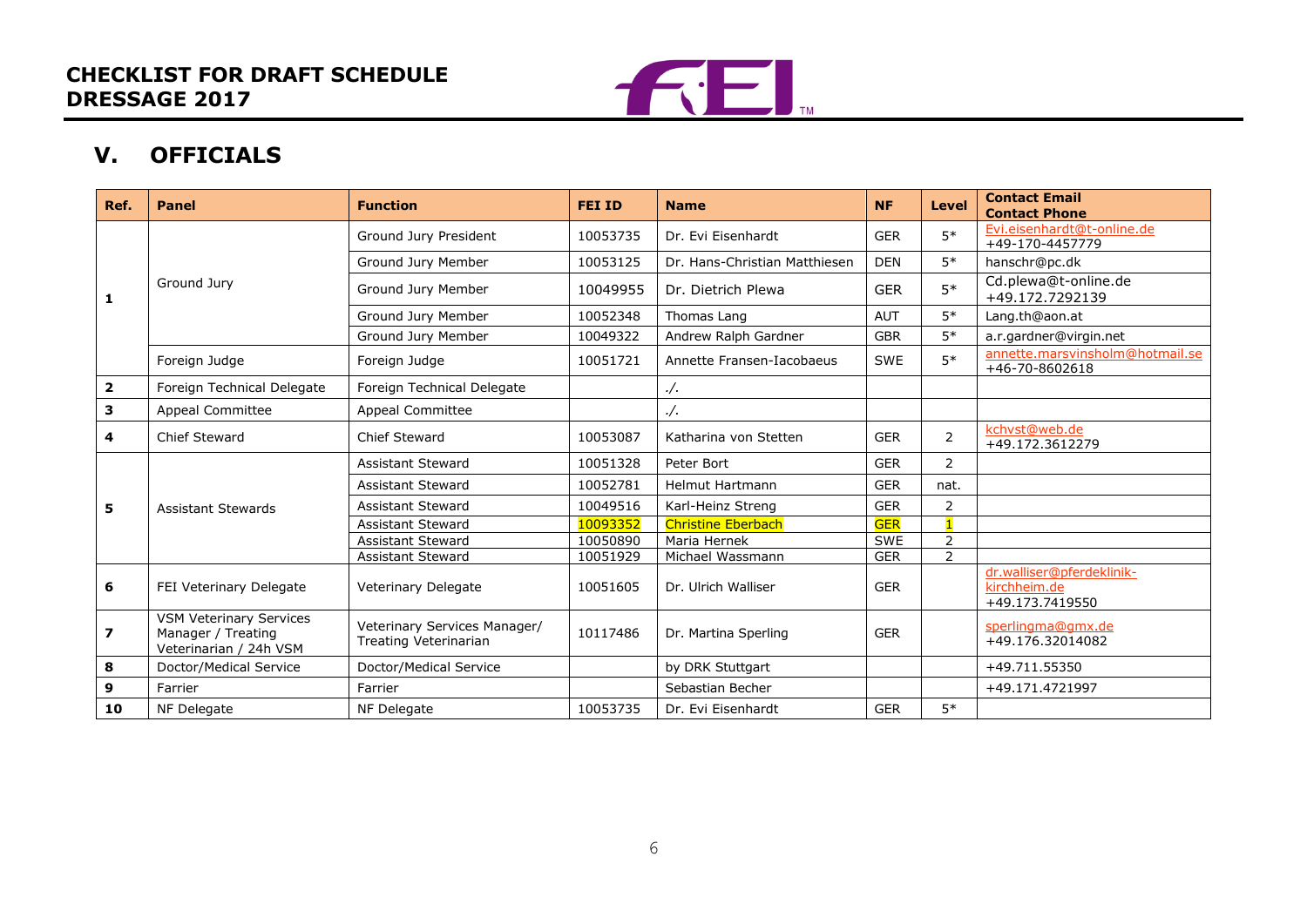

# <span id="page-6-0"></span>**VI. INVITATIONS**

| 6; plus those NFs with Athletes among the 10 best of<br>the World Cup ranking list valid at the date of the                                                                    |
|--------------------------------------------------------------------------------------------------------------------------------------------------------------------------------|
| event.                                                                                                                                                                         |
| AUT, BEL, DEN, GBR, NED, SWE plus those NFs with                                                                                                                               |
| Athletes among the 10 best of the World Cup ranking                                                                                                                            |
| list valid at the date of the event.                                                                                                                                           |
| AUS, ESP, FIN, FRA, ITA, JPN, POR, SUI, USA                                                                                                                                    |
| approx. 30                                                                                                                                                                     |
| CDI-W: max. 5 acc. to a special handicap agreed upon<br>with NF GER, plus those Athletes among the 10 best of<br>the World Cup ranking list valid at the date of the<br>event. |
| $CDI4*$ : approx. 8 acc. to a special handicap agreed<br>upon with NF GER                                                                                                      |
| 2                                                                                                                                                                              |
| Number of horses per athlete: CDI-W: 1 / CDI4*: 1                                                                                                                              |
|                                                                                                                                                                                |

Athletes are invited by the Organiser through their NF.

One (1) groom per athlete.

./.

# <span id="page-6-1"></span>**VII. ENTRIES**

### **IMPORTANT**

- You must use the FEI Entry System for all categories of this Event: [https://entry.fei.org](https://entry.fei.org/)
- You will find additional documentation on: <https://inside.fei.org/fei/your-role/nfs/entry-system-dressage>
- All Athletes and Horses participating in any International Competition must be registered with the FEI.
- Athletes and/or Horses present at the Event without having been entered through the FEI's Online Entry System will automatically be disqualified unless compelling circumstances warrant otherwise.

German Athletes have to enter through the German Entry System NeOn! Entries of German Athletes will then be uploaded into the FEI Online Entry System!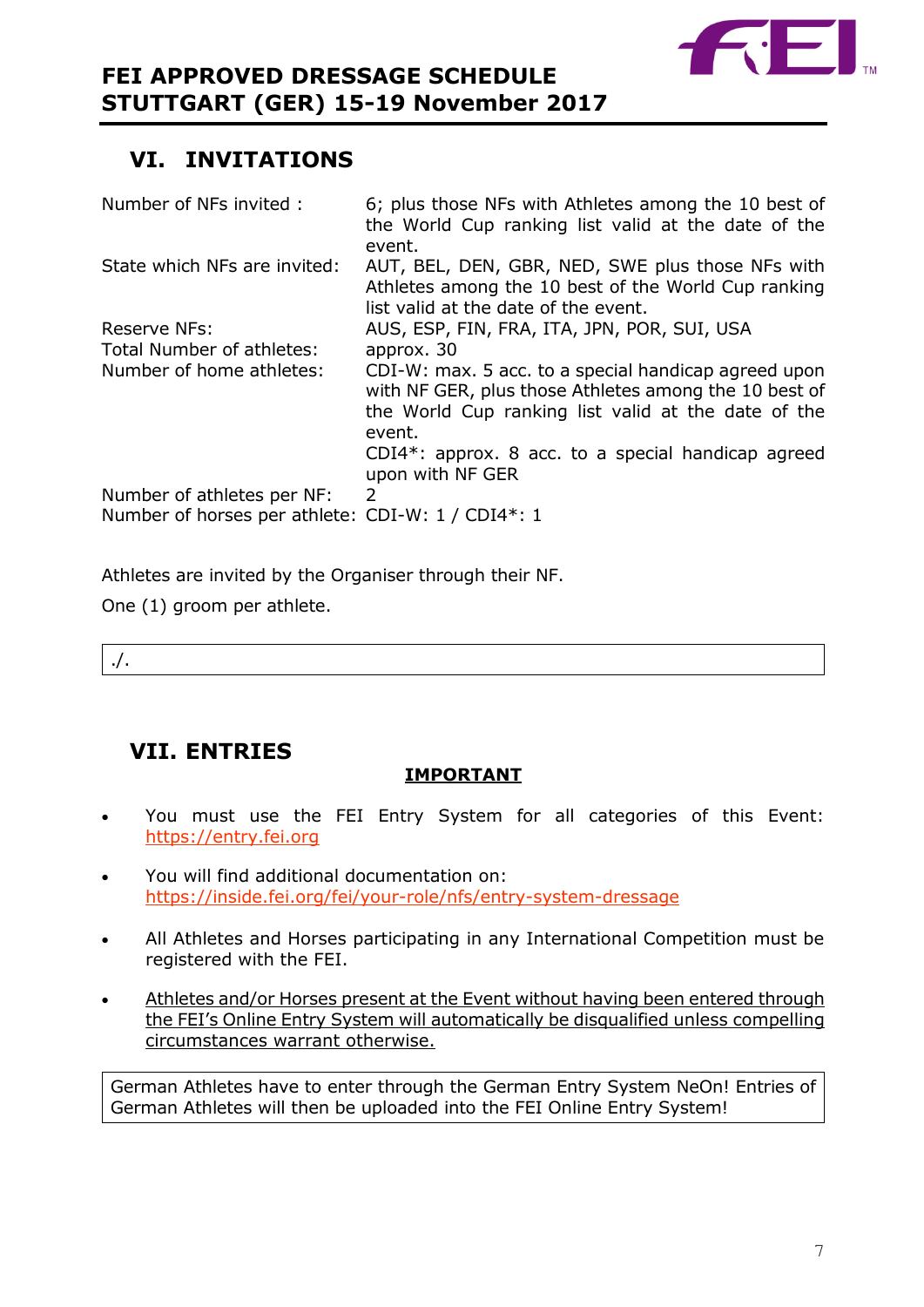

### <span id="page-7-0"></span>**1.ENTRY DATES AND FEES:**

### **Deadlines for entries**

Definite Entries: 23.10.2017 Last date for substitutions: CDI-W:16.11.2017 / CDI4\*: 17.11.2017 - both two hours prior to the horse inspection

Entries have to be in accordance with art 423 of the Dressage Rules and art 116 of the General Regulations.

| Total fee per horse:        | CDI-W: 337,80 / CDI4*: 498,30                                              |
|-----------------------------|----------------------------------------------------------------------------|
| VAT:                        | Entry fee (7%): CDI-W: € 11,20 / CDI4*: € 21,70<br>Stabling (19%): € 26,60 |
| Stabling fee per horse:     | $\in$ 140,00 (VAT excluded)                                                |
| <b>Entry fee per horse:</b> | CDI-W: € 160,00 / CDI4*: € 310,00 (VAT excluded)                           |

Entry fee and fee for power supply (if ordered) - of German Athletes will be subject to direct credit through the German online system NeOn. - of Foreign Athletes will be due on site at the latest.

EADCMP fee, manure disposal , costs for forage etc. (see "ADDITIONAL FEES/CHARGES BY OC") will be invoiced in addition on site.

| Susanne Asendorf Sportservice |
|-------------------------------|
| +49-172-4523226               |
| $\cdot$ .                     |
| asendorf@sasportservice.de    |
|                               |

### <span id="page-7-1"></span>**2.NO-SHOWS/LATE WITHDRAWALS:**

**NB :** In the case of withdrawals after the date of definite entries or no-shows the athlete or the respective NF will be held liable to reimburse the Organiser for the actual financial loss incurred by the Organiser (i.e. stabling and hotel expenses) as a result of the late withdrawal or no-show.

Amount charged: € 300,00 per horse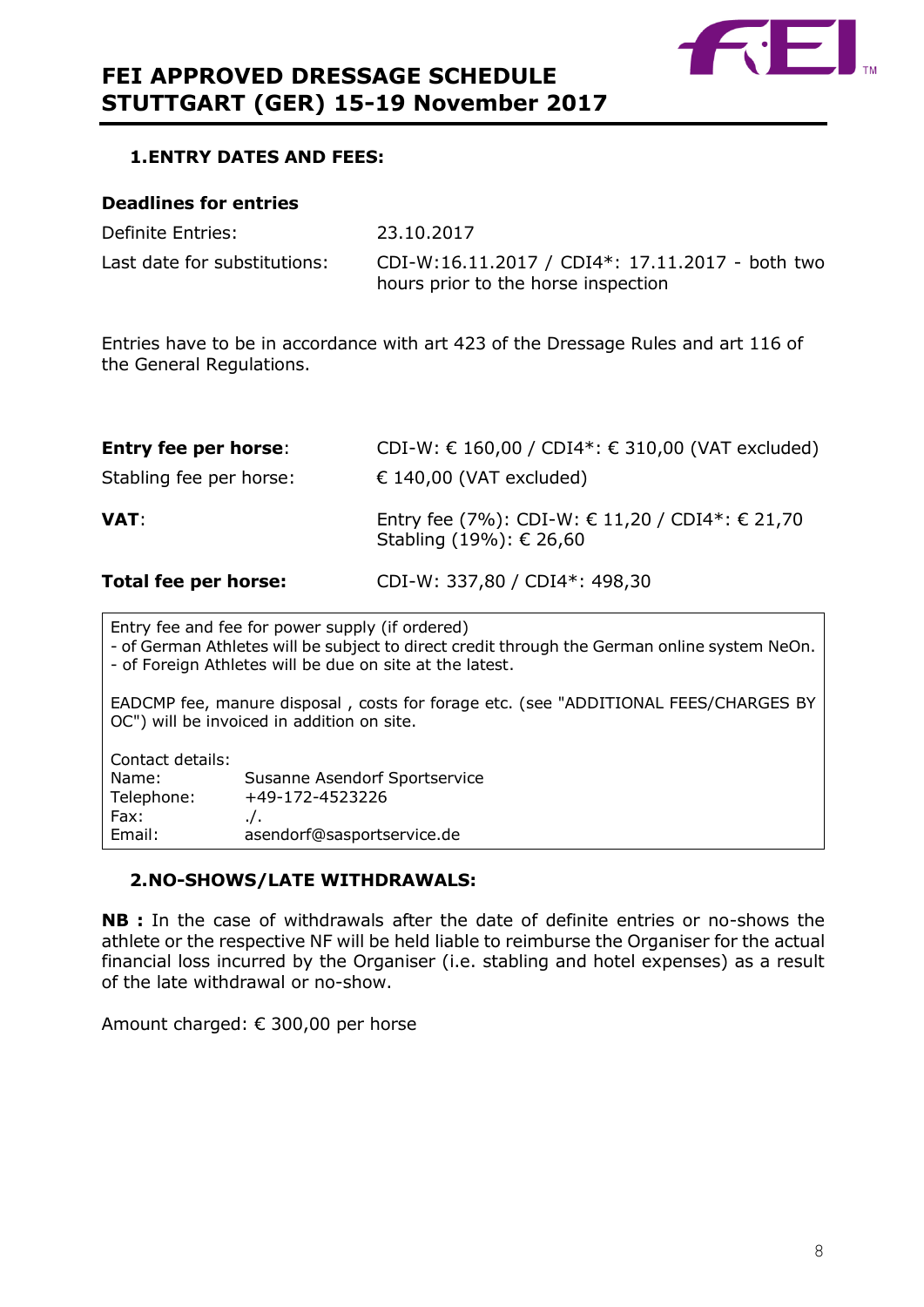

### <span id="page-8-0"></span>**3.ADDITIONAL FEES/CHARGES BY ORGANISING COMMITTEE:**

All additional fees must be listed hereunder with the details of the amounts to be charged and approved by the FEI. Only fees approved by the FEI and listed in the approved Schedule can be charged by the Organiser.

### EADCMP Fee:

Included in entry fee  $\Box$  Not included in entry fee  $\boxtimes$ 

Lower Level Events (CIMs) CHF 18 per horse per event (For definition of CIMs see Appendix E of the FEI General Regulations) Higher Level Events CHF 25 per horse per event (All other events not defined as CIM)

| Electricity (upon request): $\epsilon$ 70,00 |
|----------------------------------------------|
| €40,00                                       |
| € 10,00                                      |
| € 8,00                                       |
| € 14,00                                      |
| € 40,00                                      |
| Tack stable / extra stable: € 200,00         |
|                                              |
| EADCMP fee CDI-W/CDI4*: CHF 25,00 per horse  |
|                                              |

### **All aforementioned amounts are including VAT**

VAT Number of the Organiser: DE 239667317

### <span id="page-8-1"></span>**4. DEGREE OF DIFFICULTY – FLOORPLAN GRAND PRIX FREESTYLE**

Athletes are required to login using their own credentials on to [http://dressagefreestyle.fei.org](http://dressagefreestyle.fei.org/) to create or assign their Grand Prix Freestyle floorplan at the latest 2 hours prior to:

 $\boxtimes$  the horse inspection.

 $\Box$  the draw of the Grand Prix.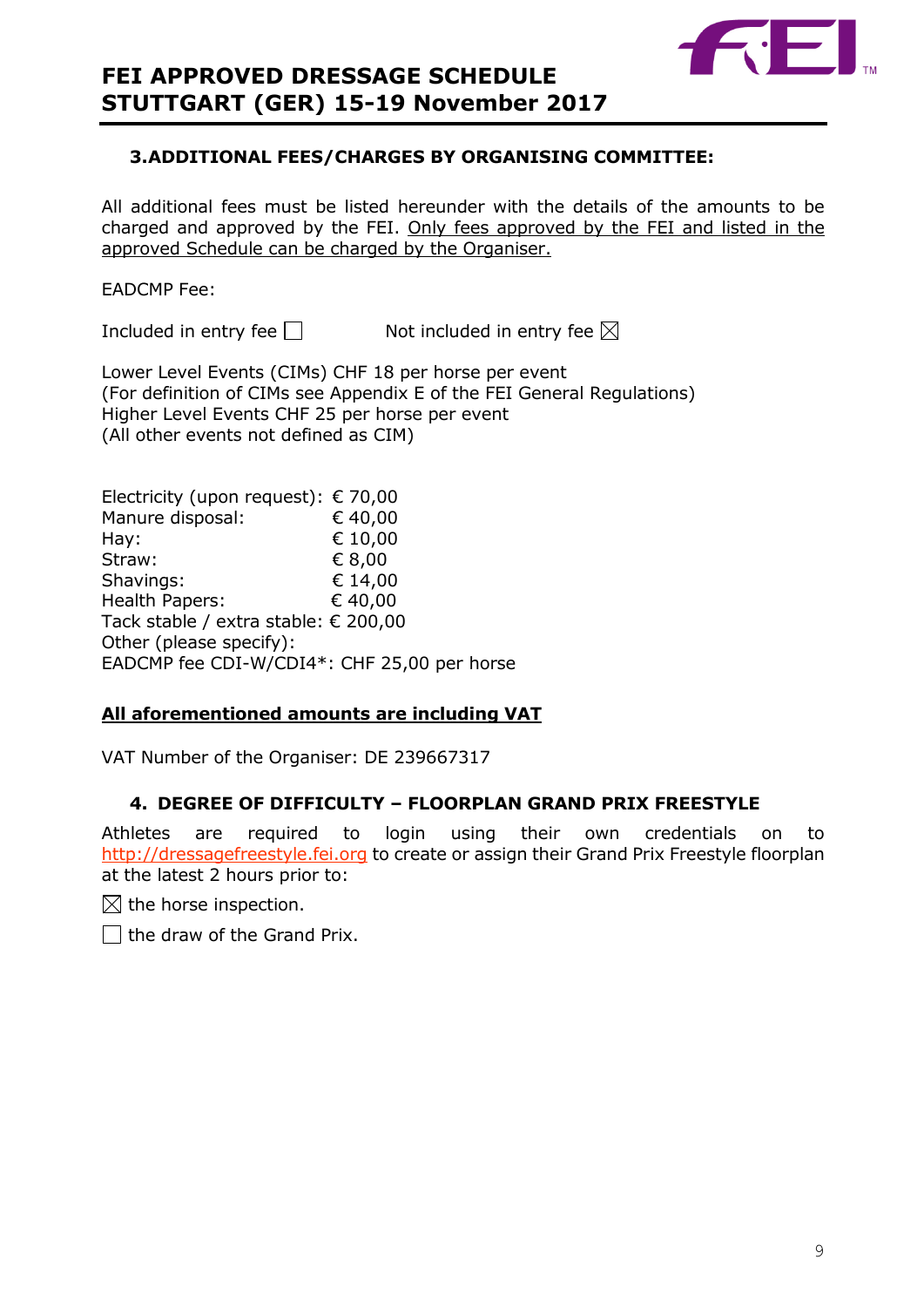

# **FEI APPROVED DRESSAGE SCHEDULE STUTTGART (GER) 15-19 November 2017**

# <span id="page-9-0"></span>**VIII. TIMETABLE**

|                           | Day      | <b>Date</b> | <b>Time</b> |
|---------------------------|----------|-------------|-------------|
| • Opening of stables:     | Tuesday  | 14.11.2017  | 12.00 noon  |
| • Horse Inspection:       |          |             |             |
| CDI-W                     | Thursday | 16.11.2017  | 2.30 p.m.   |
| $CDI4*$                   | Friday   | 17.11.2017  | 1.00 p.m.   |
| • Declaration of Starters |          |             |             |
| $CDI-W: comp. 12$         | Thursday | 16.11.2017  | 3.30 p.m.   |
| $CDI4*: comp. 14$         | Friday   | 17.11.2017  | 2.00 p.m.   |
| $\bullet$ Draw:           |          |             |             |
| CDI-W: comp. 12           | Thursday | 16.11.2017  | 5.30 p.m.   |
| $CDI4*: comp. 14$         | Friday   | 17.11.2017  | 4.00 p.m.   |

| <b>Competitions CDI-W:</b>     | Day      | <b>Date</b> | <b>Time</b> | <b>Prize Money</b> |
|--------------------------------|----------|-------------|-------------|--------------------|
| Comp. 12: Grand Prix           | Fridav   | 17.11.2017  | 10.00 a.m.  | € 15,000           |
| Comp. 13: Grand Prix Freestyle | Saturday | 18.11.2017  | 2.30 p.m.   | € 50.000           |
| <b>Total Prize Money</b>       |          |             |             | € 65,000           |
| <b>Prizes in Kind</b>          |          |             |             |                    |

| <b>Competitions CDI4*:</b>   | Day      | <b>Date</b> | <b>Time</b> | <b>Prize Money</b> |
|------------------------------|----------|-------------|-------------|--------------------|
| Comp. 14: Grand Prix         | Saturday | 18.11.2017  | 8.00 a.m.   | € 12,000           |
| Comp. 15: Grand Prix Special | Sunday   | 19.11.2017  | 8.30 a.m.   | € 30.000           |
| <b>Total Prize Money</b>     |          |             |             | €42,000            |
| <b>Prizes in Kind</b>        |          |             |             |                    |

### **GENERAL CLASSIFICATION AT THE END OF THE COMPETITIONS:**

| Leading athlete award - | ./.        |
|-------------------------|------------|
| Best foreign athlete -  | $\cdot$ /. |
| Best home athlete -     | $\cdot$ /. |
| Team awards $-$         | ./.        |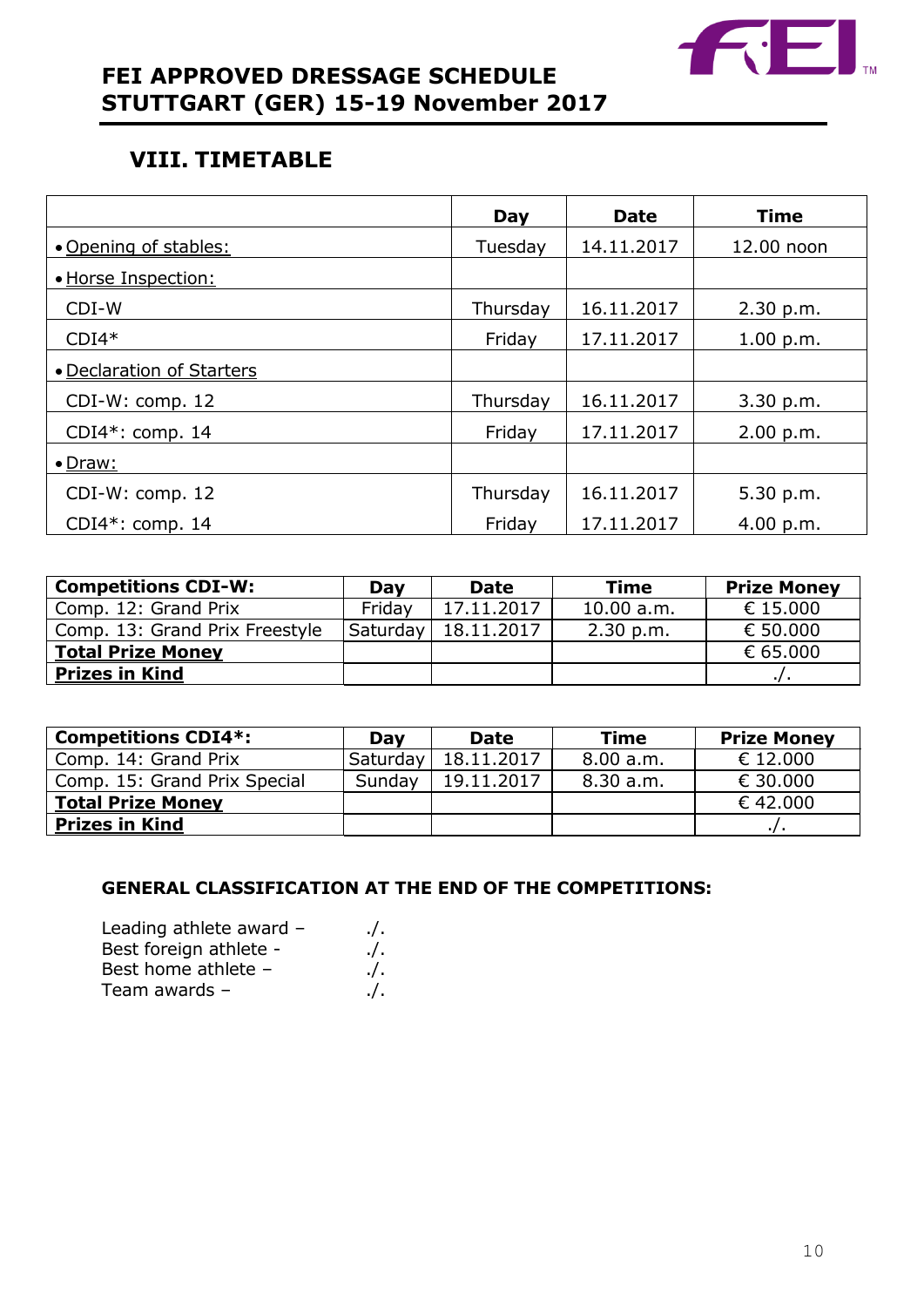

## <span id="page-10-0"></span>**IX. COMPETITIONS DETAIL**

## **FIRST DAY – FRIDAY DATE: 17/11/2017 COMPETITION No 12 – CDI-W FEI WORLD CUP™ Grand Prix Qualifier for Competition 13 (Grand Prix Freestyle)** Test: FEI Grand Prix de Dressage (Edition 2009, revision 2014) update 2017, to be ridden from memory Number of horses per athlete: 1 Open to: all athlete/horse combinations entered for the CDI-W Starting order: by draw acc. to Art. 425.2.2. A draw in groups of five conducted in reverse order of the World Dressage Ranking List. Total prize money: € 15.000 Breakdown of prize money: 4.050/3.000/1.950/1.500/1.350/1.200/1.050/900 If more Athletes are placed the next receive  $\epsilon$  90 each.

\* \* \* \* \* \* \* \* \* \* \*

### **SECOND DAY – SATURDAY DATE: 18/11/2017**

| <b>COMPETITION No 14 - CDI4*</b><br><b>FEI Grand Prix</b><br><b>Qualifier for Competition 15 (Grand Prix Special)</b> |                                                                                                                                                                        |
|-----------------------------------------------------------------------------------------------------------------------|------------------------------------------------------------------------------------------------------------------------------------------------------------------------|
| Test:                                                                                                                 | FEI Grand Prix de Dressage (Edition 2009, revision 2014)<br>update 2017, to be ridden from memory                                                                      |
| Number of horses per athlete:                                                                                         | 1                                                                                                                                                                      |
| Open to:                                                                                                              | all athlete/horse combinations entered for the CDI4*                                                                                                                   |
| Starting order:                                                                                                       | by draw acc. to Art. 425.2.1 b). A draw in groups of five<br>conducted in reverse order of the World Dressage Ranking<br>List (not listed Athletes to be drawn first). |
| Total prize money:                                                                                                    | € 12.000                                                                                                                                                               |
| Breakdown of prize money:                                                                                             | 3.000/2.500/2.000/1.500/1.200/800/2x500                                                                                                                                |
| If more Athletes are placed the next receive $\epsilon$ 90 each.                                                      |                                                                                                                                                                        |

\* \* \* \* \* \* \* \* \* \*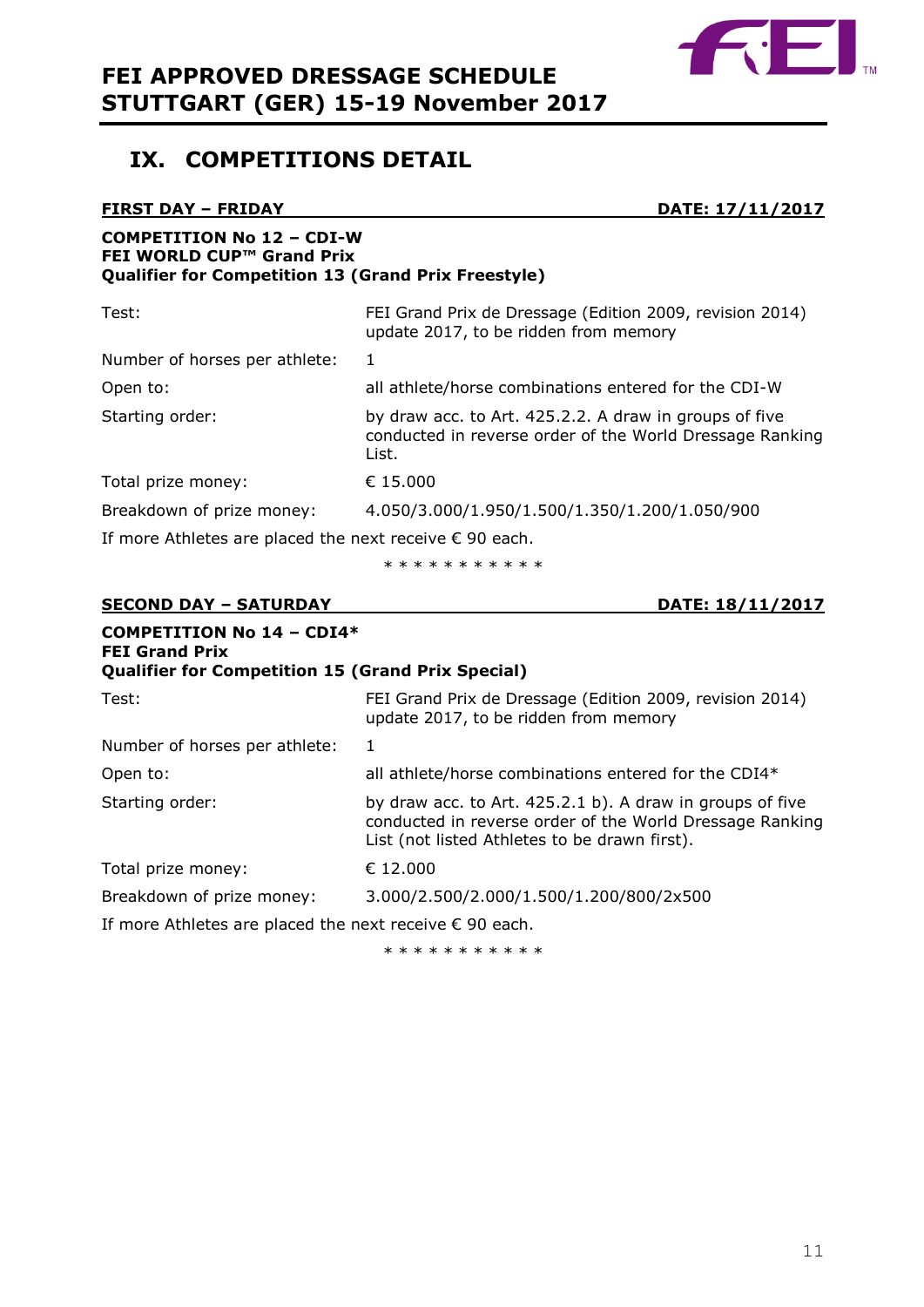

### **COMPETITION No 13 – CDI-W FEI WORLD CUP™ DRESSAGE 2017/2018 – Qualifier FEI Grand Prix FREESTYLE**

| Test:                                           | Grand Prix Freestyle to Music (Edition 1999, revision<br>2009) update 2017                                              |
|-------------------------------------------------|-------------------------------------------------------------------------------------------------------------------------|
| Number of horses per athlete:                   | -1                                                                                                                      |
| Open to and compulsory for:                     | the 15 best athlete/horse combinations from comp. 12<br>(Grand Prix) incl. those ex aequo on the 15 <sup>th</sup> place |
| Starting order:                                 | by draw in groups of 5 athletes acc. to Art. 425.5                                                                      |
| Total prize money:<br>Breakdown of prize money: | € 50.000<br>12500/9000/7000/5500/3600/3000/2500/2000/7x700                                                              |

### **THIRD DAY – SUNDAY DATE: 19/11/2017**

| <b>COMPETITION No 15 - CDI4*</b><br><b>FEI Grand Prix Special</b> |                                                                                                                          |
|-------------------------------------------------------------------|--------------------------------------------------------------------------------------------------------------------------|
| Test:                                                             | FEI Grand Prix Special (Edition 2009, revision 2014) update<br>2017, to be ridden from memory                            |
| Number of horses per athlete:                                     | 1                                                                                                                        |
| Open to and compulsory for:                                       | the 12 best athlete/horse combinations from comp. 14<br>(Grand Prix) incl. those ex aequo on the 12 <sup>th</sup> place. |
| Starting order:                                                   | by draw in groups of 5 athletes acc. to Art. 425.4                                                                       |
| Total prize money:<br>Breakdown of prize money:                   | € 30.000<br>8400/6000/4400/3000/2200/1500/6x750                                                                          |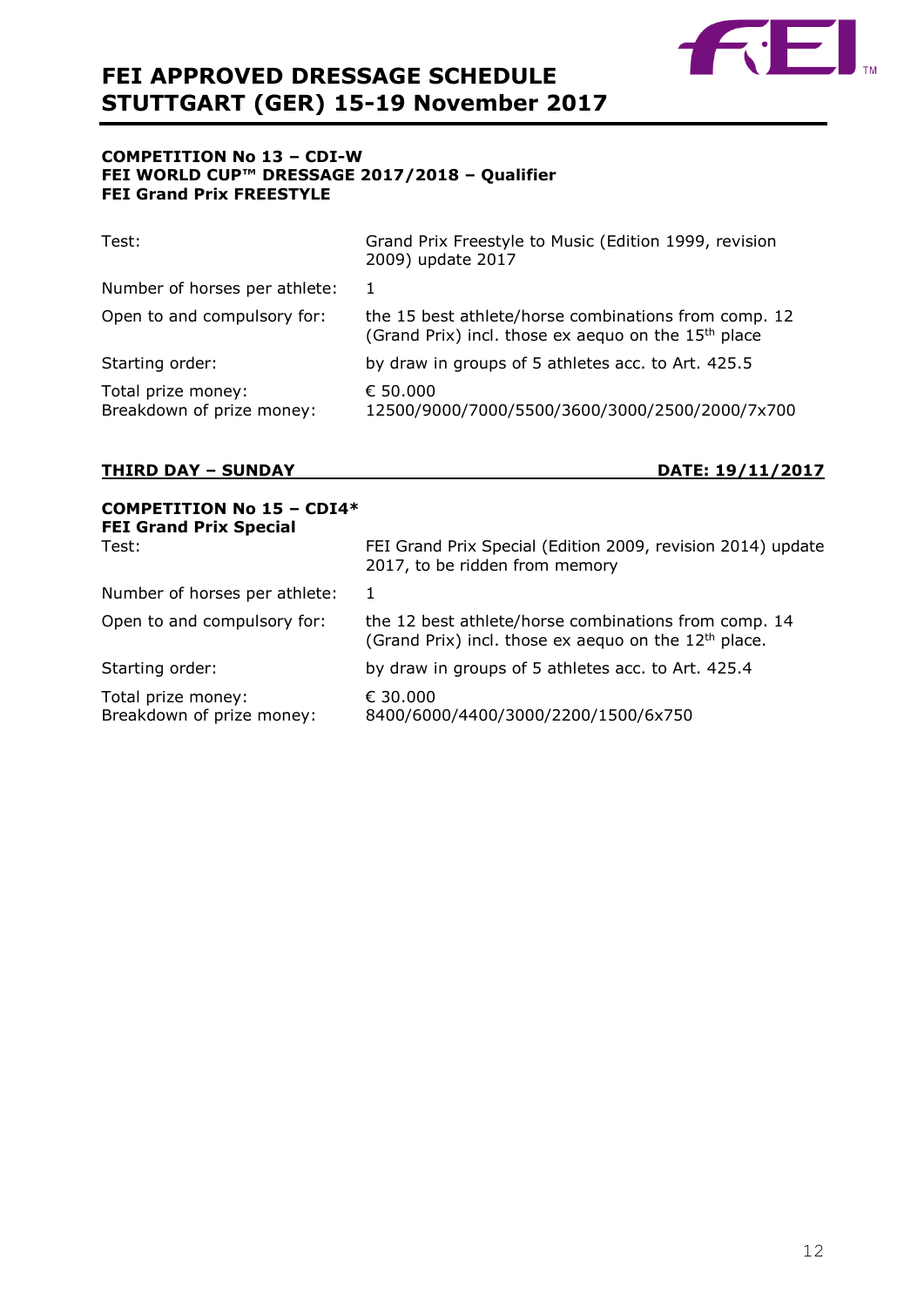

# <span id="page-12-0"></span>**X. FACILITIES OFFERED**

### **1.ATHLETES**

### **Accommodation**

Hotel: Kongresshotel Europe Address: Siemensstr. 26, D-70469 Stuttgart Telephone: +49(0)-711-81004 0

Accommodation (single room and breakfast) from 15.11.2017 to 19.11.2017 at the expense of

- the Organiser for CDI-W (max. 3 overnight stays)

- the Athletes for CDI4\*.

All extras are on the Athletes account.

### **Meals**

Meals will be provided from 15.11.2017 (dinner) to 19.11.2017 (lunch) at training arena at the expense of the Organiser.

### **2.GROOMS**

### **Accommodation**

No accommodations for grooms available at the show grounds.

Accommodation will be at the cost of Athletes.

### **Meals**

Meals will be provided from 15.11.2017 (dinner) to 19.11.2017 (lunch) at the main arena at the expense of the Organiser.

Organiser provides proper sanitary conditions. The showering facilities should be sufficient for both male and female grooms with hot and cold water. Shower facilities as well as restrooms should at all times be in a state of cleanliness.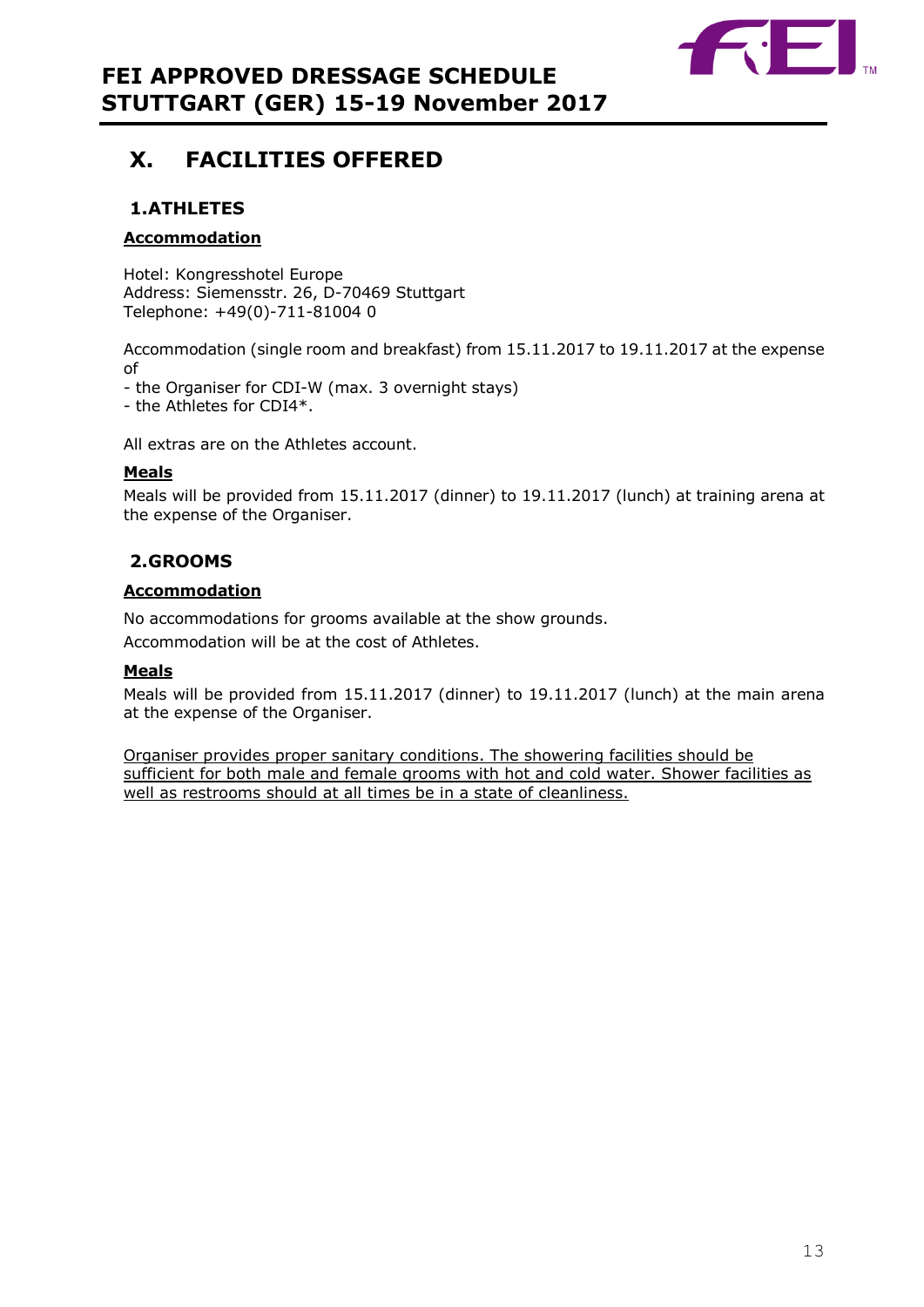

# <span id="page-13-0"></span>**XI. LOGISTICAL/ADMINISTRATIVE/TECHNICAL INFORMATION**

### <span id="page-13-1"></span>**1.DRAW**

Location of the draw: Show Office

### <span id="page-13-2"></span>**2.COMPETITION ARENA(S)**

Total dimensions : 40 x 90m

Type of Footing: sand

(Competition arena - dimensions: 20 x 60 m)

### <span id="page-13-3"></span>**3.PRACTICE ARENA(S)**

Dimensions : 20 x 60m

Type of Footing: sand

(Competition arena - dimensions: 20 x 60 m)

### <span id="page-13-4"></span>**4.STABLES**

Size of boxes  $3 \text{ m } x 3 \text{ (minimum } 3 \text{ m } x 3 \text{ m } + 20\% 3 \text{ m } x 4 \text{ m}$ 

Horses will be stabled (incl. 1st bedding - straw) on the show grounds from 14.11.2017 (12.00 hrs) to 19.11.2017. The necessary number of boxes has to be ordered when handing in the entries – the order is binding. If no boxes have been ordered, the OC will reserve one box per horse entered. Only the assigned stables may be used.

### <span id="page-13-5"></span>**5.SCORING/TIMING PROVIDER**

Name of the company: Hippodata GmbH

Name contact person: Andreas Kopp

Contact email: ak@hippodata.net

The FEI may require to be provided with real time results data feed of your events according to FEI requirements; in this case you and your provider will be informed accordingly.

### <span id="page-13-6"></span>**6.AVERAGE SCORE and OPEN SCORING**

Average Score and Open Scoring: Yes  $\square$  No  $\boxtimes$ 

### <span id="page-13-7"></span>**7.PRIZE GIVING CEREMONY**

The number of athletes required to present themselves for the prize-giving ceremony of each competition is 6-8

### <span id="page-13-8"></span>**8.ADVERTISING ON ATHLETES AND HORSES**

The athletes are authorised  $\boxtimes$  not authorised  $\Box$  to carry the logo of their personal sponsor. The Chief Steward will check that the advertising and publicity on athletes and horses complies with Article 135 of the General Regulations.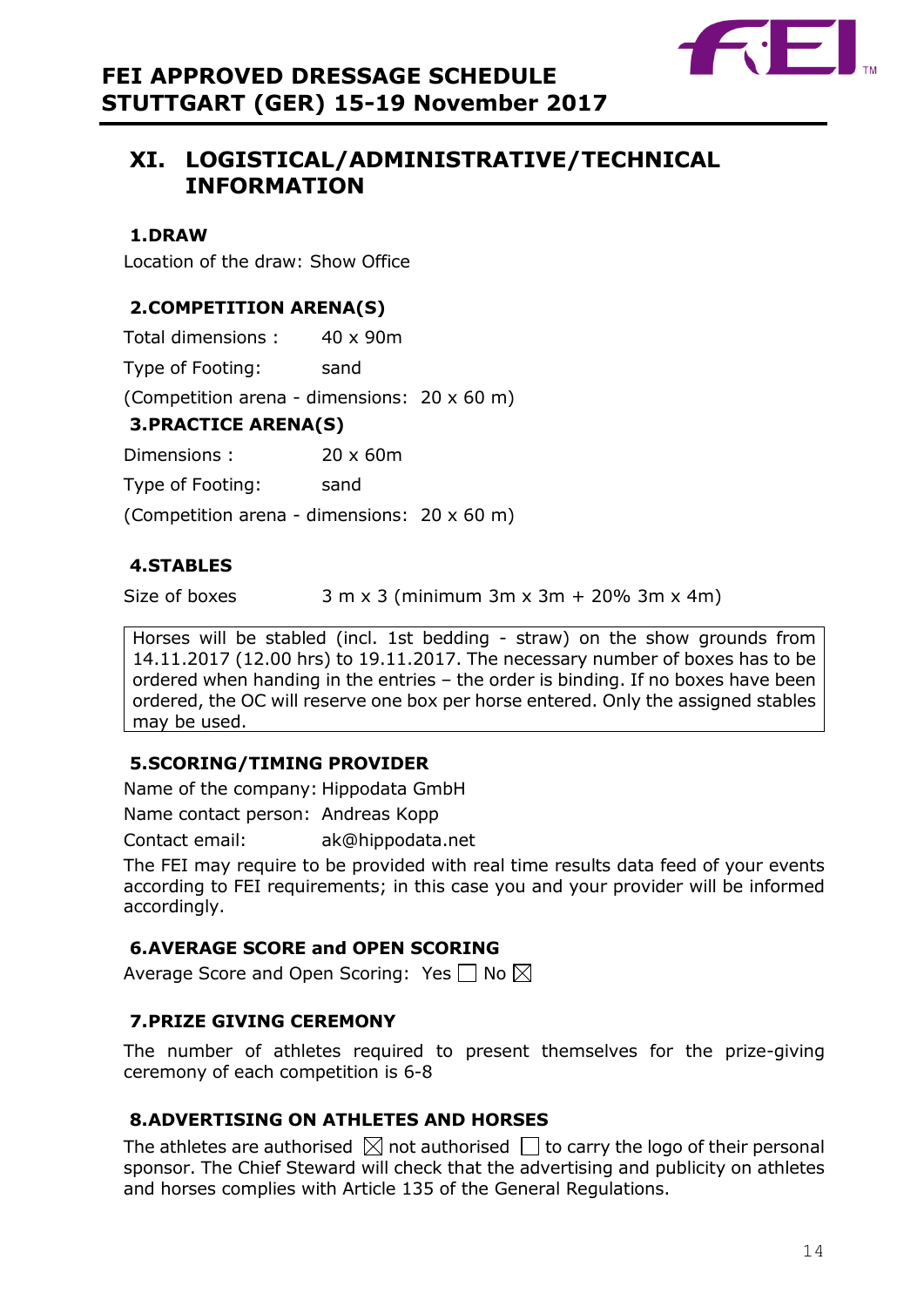

### <span id="page-14-0"></span>**9.TICKETING**

Are you selling ticket for spectator to attend your event: Yes  $\boxtimes$  No  $\Box$ Name of your ticketing provider: Easy Ticket GmbH Web address to buy ticket: www.easy-ticket.de

### <span id="page-14-1"></span>**10. BETTING**

Betting will be authorised by the Organiser. Yes  $\Box$  No  $\boxtimes$ 

### <span id="page-14-2"></span>**11. TRANSPORT REIMBURSMENT HORSES / PONIES**

Transport expenses to be paid by the athletes.

### <span id="page-14-3"></span>**12. WELCOME**

The time and date of arrival of athletes, horses and their means of transport must be given to the Organiser in order to facilitate them on arrival.

### <span id="page-14-4"></span>**13. LOCAL TRANSPORTATION - ARRANGEMENTS FROM HOTEL TO SHOWGROUNDS**

Organiser Shuttle Service from 15.11.2017 – 19.11.2017 from the official show hotels to show grounds.

### <span id="page-14-5"></span>**14. ENTRY RIGHT TO SHOWGROUNDS/ACCREDITED PERSONS**

Entry right to the stable area acc. to FEI Veterinary Regulations Art. 1023 VI.

NUMBER ACCREDITED PERSONS: Athlete: 1 Partner: 1 Groom: 1 Horse Owner: 2 two (2) accreditations per horse acc. to FEI Passport

### <span id="page-14-6"></span>**15. SUSTAINABILITY**

Please consider the environment when organising an FEI Event. Please find useful information on FEI Sustainability here:" [http://inside.fei.org/fei/your](http://inside.fei.org/fei/your-role/organisers/handbook)[role/organisers/handbook](http://inside.fei.org/fei/your-role/organisers/handbook)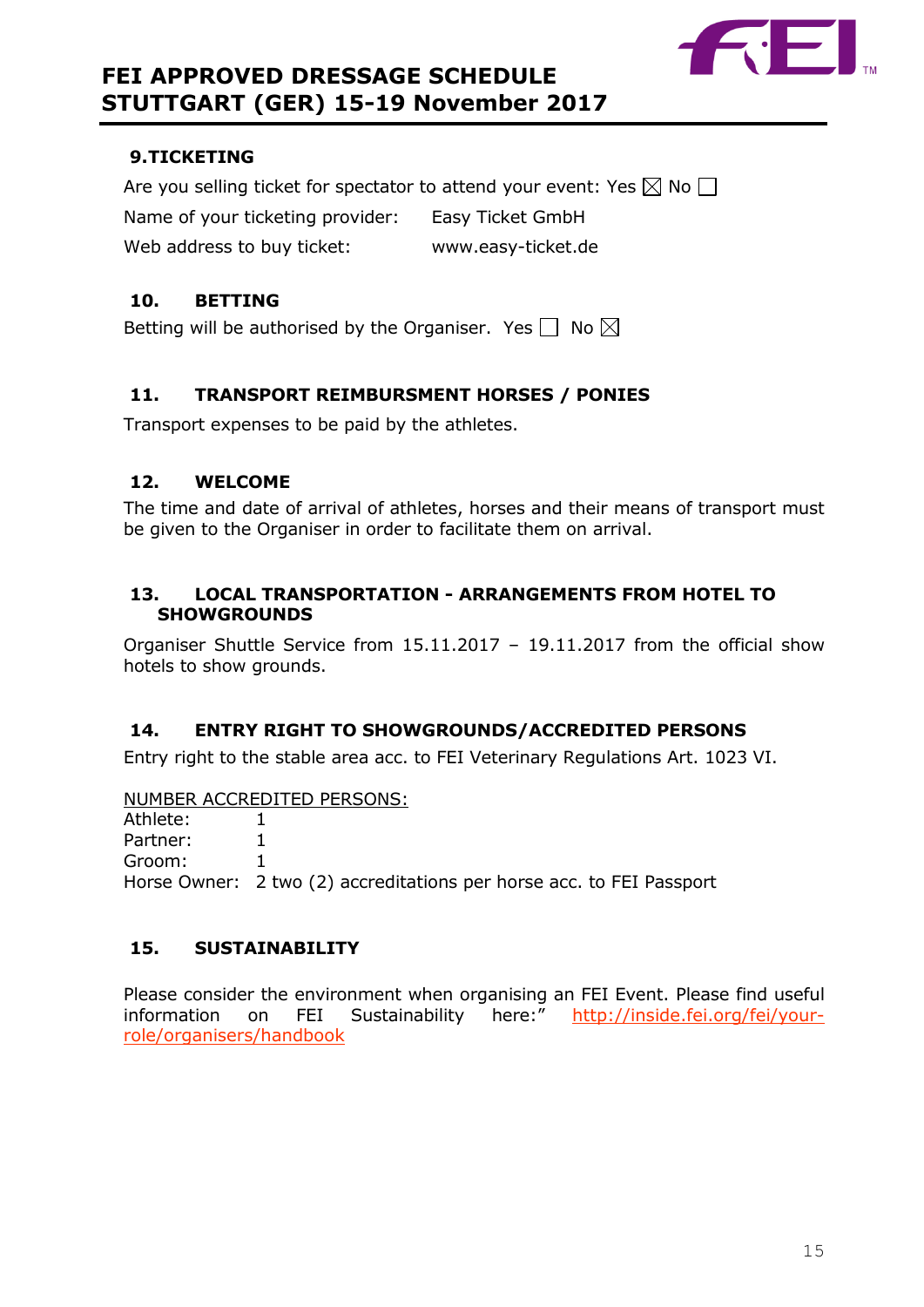

## <span id="page-15-0"></span>**XII. VETERINARY MATTERS**

### <span id="page-15-1"></span>**1.CUSTOMS FORMALITIES**

Contact details for Customs Formalities:

| Name:          | Johannsmann Transport Service GmbH   |
|----------------|--------------------------------------|
| Address:       | Hagenort 6, D-33803 Steinhagen       |
| Telephone:     | +49-5204-890111                      |
| Email:         | info@johannsmann-pferdetransporte.de |
| Opening hours: | Friday on request                    |

Customs and veterinary fees will not be taken over.

### <span id="page-15-2"></span>**2.HEALTH REQUIREMENTS**

### **GENERAL**

In accordance with the FEI Code of Conduct for the Welfare of the Horse it is imperative that all Horses at FEI Events are physically fit and free from infectious disease before being allowed to compete.

### **ENTRY OF HORSES**

Required health tests and vaccinations: ./. Quarantine period: ./. Specimen Import Licence applied: ./.

Every Athlete is obliged to deliver all necessary health certificates for the transport to the event or identification of the horses before they come into the stables:

a) in case of arrival from a EU-member-country, a certificate for registered horses acc. to sample of Annex B to Reglements 90/426 (see annex Vet. I) of the actual valid form will be necessary.

b) in case of arrival from a country not belonging to the EU, a health certificate for registered horses acc. to sample of annex II (see Annex Vet. II) of the decision of the commission 92/260 of the actual valid form will be necessary.

A certificate must be done in at least one official language of the country of destination and in one official language of the member country. The Athlete must carry with him the original certificate, not a copy.

The organiser sees to it that on the competition site, an official state veterinarian is present to issue the health certificates which are necessary for the transport of the horses to their destination abroad.

In case the OC has entrusted a forwarding agency, the latter is ready to assist regarding the required documents.

Furthermore, questions relating to health requirements for horses can be directed to the veterinary authorities in the country of origin or in Germany.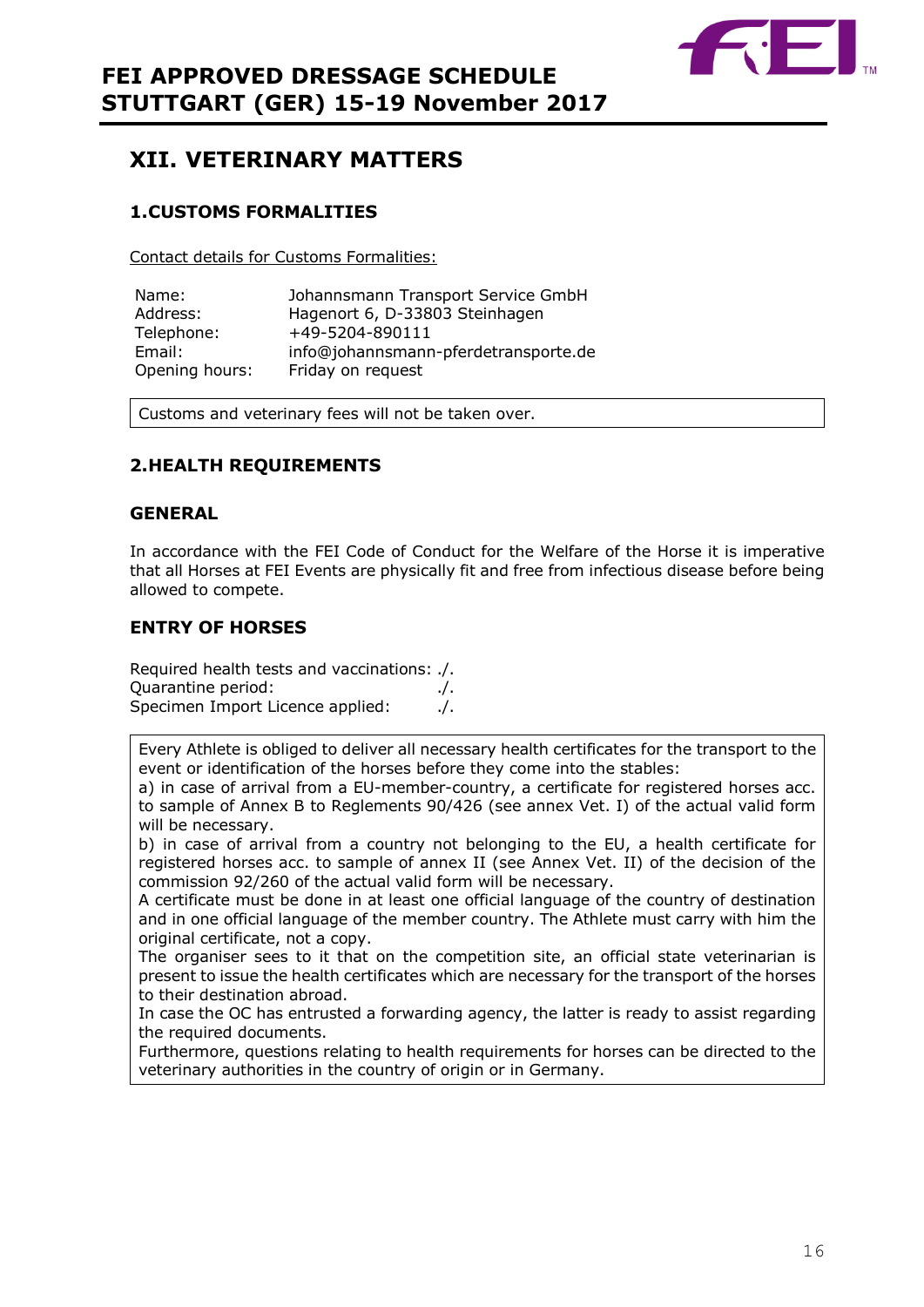

### <span id="page-16-0"></span>**3.NATIONAL REQUIREMENTS**

In addition to the Rules and Regulations applicable as set out above the following national regulations apply: • German Animal Welfare Act (Tierschutzgesetz): www.gesetze-im-internet.de/bundesrecht/tierschg/gesamt.pdf • German Law concerning Manufacture and Distribution of Medicines (Arzneimittelgesetz): www.gesetze-im-internet.de/bundesrecht/amg\_1976/gesamt.pdf • German Law Governing Epidemic Diseases (Tierseuchengesetz): www.gesetze-im-internet.de/bundesrecht/viehseuchg/gesamt.pdf • German Regulation for Animal-Welfare during Transport (Tierschutztransportverordnung) www.gesetze-im-internet.de/bundesrecht/tierschtrv\_2009/gesamt.pdf • German Regulation regarding Livestock Transport (Viehverkehrsverordnung) www.gesetze-im-internet.de/bundesrecht/viehverkv\_2007/gesamt.pdf • etc.

### <span id="page-16-1"></span>**4.PONIES**

FEI Veterinary Regulations, Chapter IV: For all Pony Events, Ponies must be available for Pony Measurement if requested by the FEI.

### <span id="page-16-2"></span>**5.INJURY SURVEILLANCE**

FEI Veterinary Regulations, articles 1036, 1039 and 1040: Horses participating in FEI Events are subject to injury surveillance protocols; and in the event of fatality, a post mortem examination.

### <span id="page-16-3"></span>**6.TRANSPORT OF HORSES**

Horses must be fit to travel and be transported in suitable vehicles. Any government requirements for disease testing and control must be requested well in advance, to ensure that the horse is in compliance by the time of arrival at the border of the country where the Event is taking place. athletes, or their representatives, have the responsibility to comply with national legislation in both their country of origin and the host nation of the Event. Where necessary athletes must contact local government authorities or veterinary advisors for information regarding animal health requirements and transport legislation. Within the European Union (EU), this includes EU Council Regulation (EC) No 1/2005 concerning the protection of animals during transport within the Member States of the EU.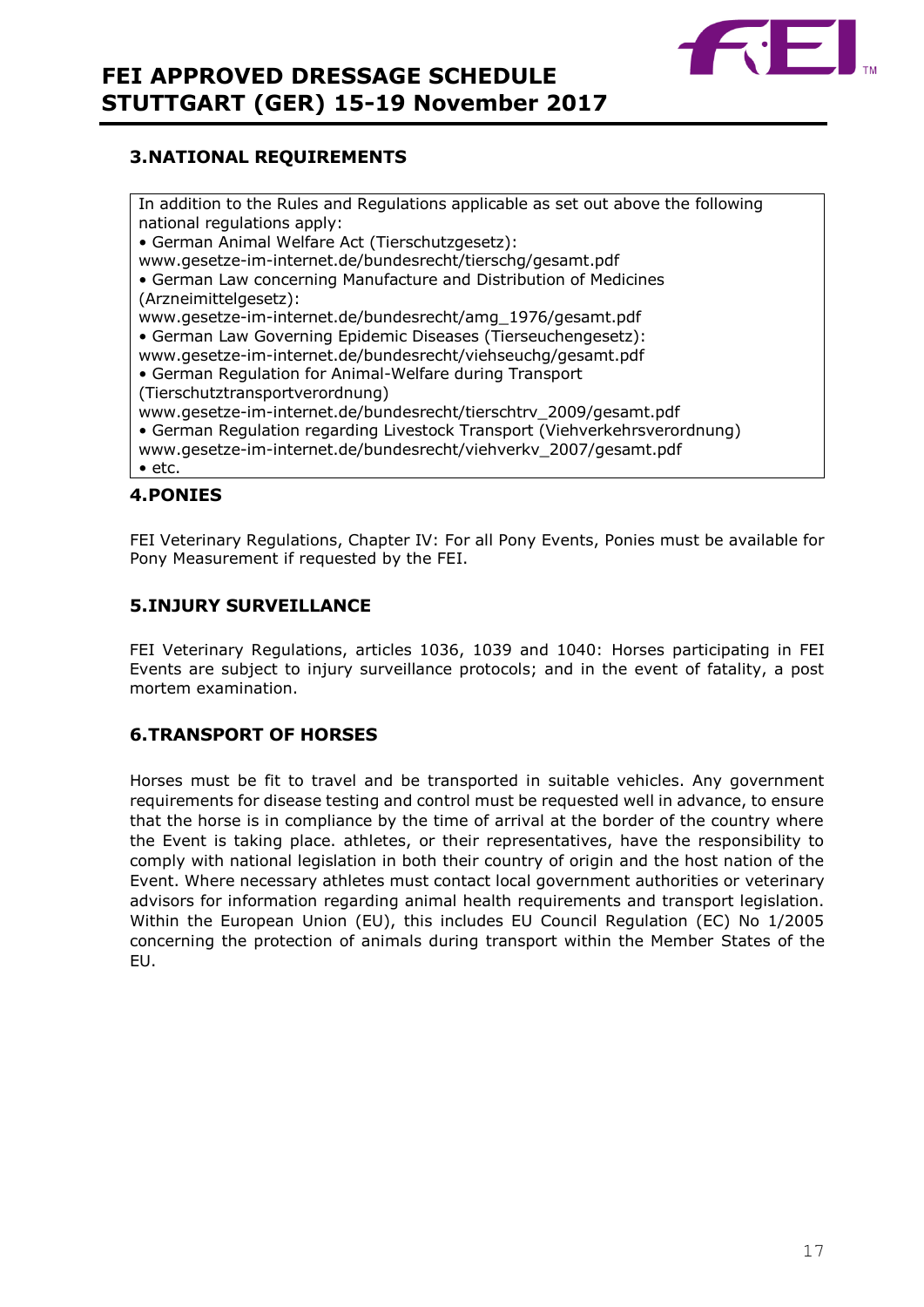

### <span id="page-17-0"></span>**7.VENUE ARRIVAL INFORMATION & FITNESS TO COMPETE**

### **7.1 PASSPORTS. FEI General Regulations Article 137**

### **For all issues relating to FEI Horse Passports/FEI Recognition Cards please contact your National Federation.**

All Horses competing at FEI Events must be registered with the FEI.

FEI Passports or FEI Recognition Cards (for those Horses with a national passport approved by the FEI) are compulsory for FEI Events.

NB: Horses entered in CIMs in their country of residence are not required to have an FEI Passport or FEI Recognition Card but must be properly registered with the FEI and identifiable (GRs 137.2).

Athletes who do not present a Horse's Passport and/or Recognition Card, or one that is not correctly validated or fail to meet other passport requirements will be **subject to Sanctions in accordance with Annex II of the FEI Veterinary Regulations** and may not be allowed to compete.

**NB** for Horses permanently resident in a Member State of the European Union: all Horses must have a national EU passport in compliance with EU Regulations to which a FEI Recognition card is applied. The exception to this being Horses in possession of an FEI passport which has been continually revalidated without interruption.

#### **7.2 VACCINATIONS - EQUINE INFLUENZA. FEI Veterinary Regulations Article 1028**

Horses competing at FEI Events must comply with the requirements for Equine Influenza vaccination in accordance with the Veterinary Regulations and as summarised below.

| <b>VACCINATION</b>    | <b>PROTOCOL</b>                                                                                                                                                         | <b>ELIGIBILITY TO ENTER</b><br><b>VENUE</b>                                                                                                                            |
|-----------------------|-------------------------------------------------------------------------------------------------------------------------------------------------------------------------|------------------------------------------------------------------------------------------------------------------------------------------------------------------------|
| <b>Primary Course</b> | $1st$ Vaccination: day 0<br>2 <sup>nd</sup> Vaccination: day 21-92                                                                                                      | May compete 7 days after the<br>2 <sup>nd</sup> Vaccination                                                                                                            |
| <b>First Booster</b>  | Within 7 months of the 2nd<br>vaccination<br>of -<br>the<br>Primary<br>Course                                                                                           | May compete for 6 months +21<br>days after the 2 <sup>nd</sup> vaccination of<br>the Primary Course<br>Must not compete in the 7 days<br>after receiving a vaccination |
| <b>Boosters</b>       | <b>MINIMUM:</b> within one year of<br>previous booster vaccination<br><b>IF COMPETING:</b> must be in<br>the 6 months $+21$ days of the<br>booster previous vaccination | Must<br>have been<br>vaccinated<br>within 6 months $+21$ days<br>before arriving at the Event<br>Must not compete in the 7 days<br>after receiving a vaccination       |

All FEI registered Horses intending to compete at FEI Events (including CIMs) must be vaccinated against Equine Influenza in accordance with these VRs. The exception being if the applicable domestic legislation prevents the use of Equine Influenza vaccines within the relevant territory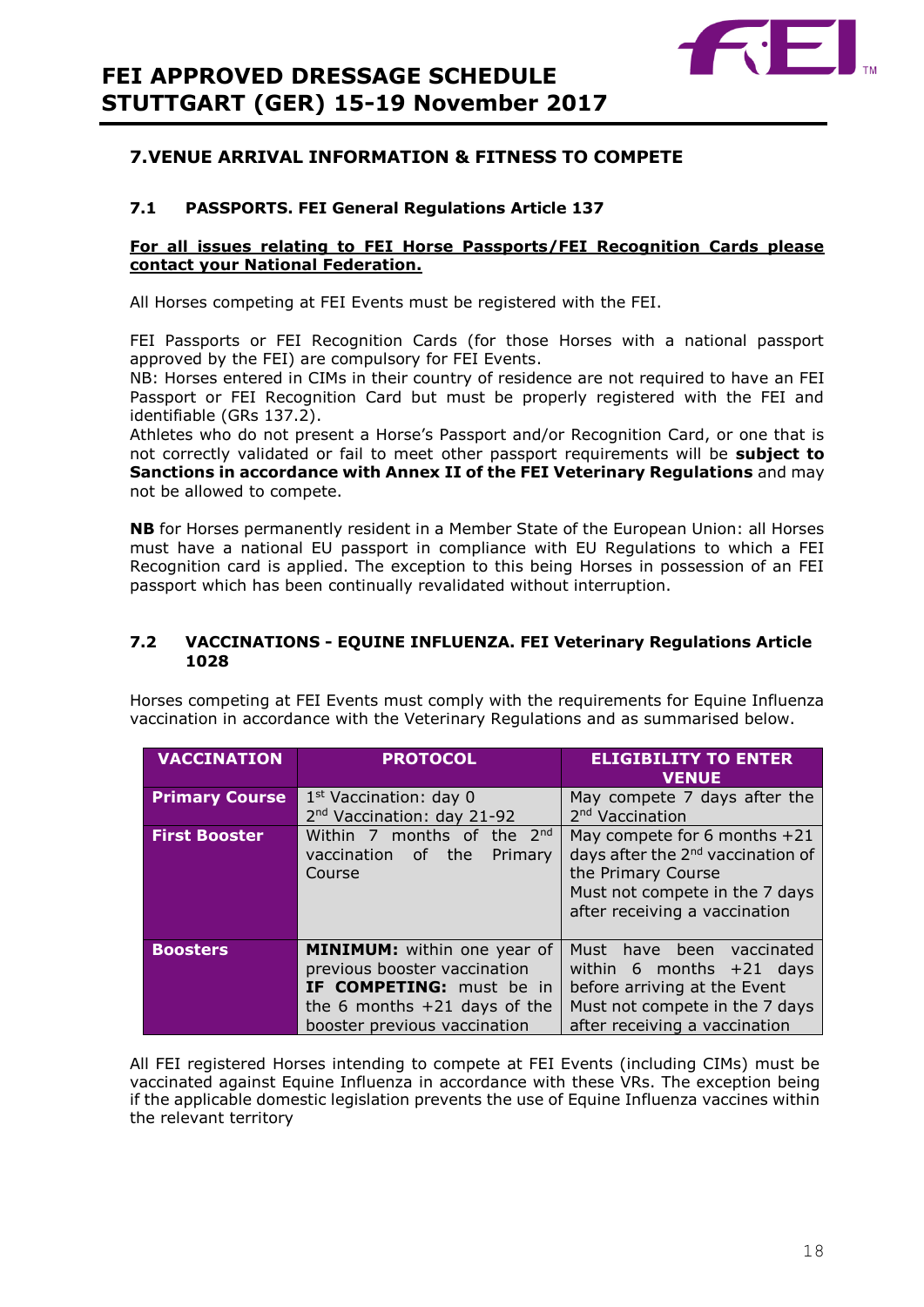

### **7.3 EXAMINATION ON ARRIVAL. FEI Veterinary Regulations Article 1032**

On arrival at an Event venue, all Horses must undergo an examination by a veterinarian to confirm their identification from their passport and micro-chip ID (where present), their vaccination status and general health. To protect all horses attending events, any Horse with a questionable health status concerning vaccination, disease or other concerns, must be stabled within the isolation facilities provided by the Organising Committee pending a decision on entering the venue.

### **7.4 HORSE INSPECTIONS. FEI Veterinary Regulations Article 1033, Table 2**

All Horses will be assessed for their fitness to compete during the Horse Inspection. Any Horse demonstrating questionable fitness may be referred to the Holding Box for further veterinary examination. Horses not deemed fit to compete by the Inspection Panel will not be permitted to compete.

### **7.5 LIMB SENSITIVITY EXAMINATION. FEI Veterinary Regulations Article 1034**

All Horses are subject to examination under the protocol for abnormal limb sensitivity throughout the period of an Event, including, but not limited to, between rounds and before the Jump Off. Horses may be examined once or on multiple occasions during the Period of an Event.

Horses may be selected for examination under the protocol randomly or they may be targeted. All Horses selected to be tested must submit promptly to the examination or are subject to immediate disqualification. There is no obligation to examine any specific number of Horses at an Event.

### <span id="page-18-0"></span>**8. EQUINE ANTI-DOPING AND CONTROLLED MEDICATION PROGRAMME (EADCMP).**

### **8.1 SAMPLING. FEI VETERINARY REGULATIONS ARTICLES 1057 AND 1058**

All horses competing at FEI Events may be subject to sampling for the presence of FEI Equine Prohibited Substances in accordance with the FEI Equine Anti-Doping and Controlled Medication Regulations (EADCMRs). Horses may be selected for sampling in accordance with obligatory testing, targeted or random sampling procedures. Refer to Chapter VI, paragraph 3 for details of fees relating to Equine and Human Anti-Doping program (EADCMP), which OCs/NFs have the right to charge to the athlete (applicable for all FEI events worldwide).

### **8.2 ELECTIVE TESTING. FEI VETERINARY REGULATIONS ARTICLES 1056**

Elective Testing may be carried out prior to an Event to check for the presence of prohibited substances. Please refer to<http://inside.fei.org/fei/your-role/veterinarians> for information and details.

## <span id="page-18-1"></span>**XIII. HUMAN ANTI-DOPING**

Athletes can be tested at any FEI Event, by the FEI or by other Anti-Doping Organisations with Testing jurisdiction. Organisers will have the responsibility to provide facilities and staff/volunteers to facilitate such Testing if requested by the FEI as outlined in article 22.3 of the FEIs' Anti-doping Rules for Human Athletes (ADRHA).

The ADRHA rules are published on the FEI's website at [http://inside.fei.org/content/anti](http://inside.fei.org/content/anti-doping-rules)[doping-rules](http://inside.fei.org/content/anti-doping-rules)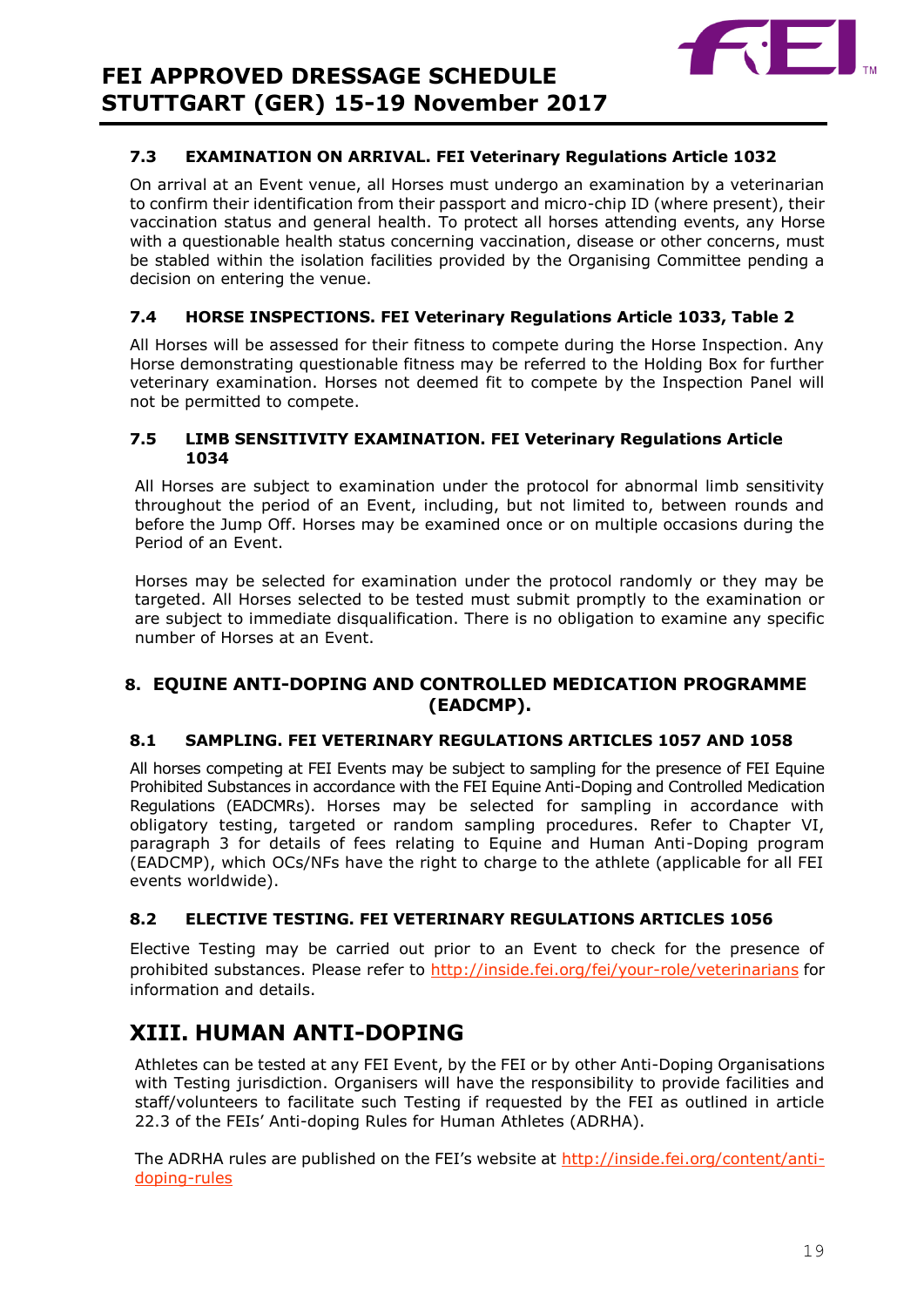

# <span id="page-19-0"></span>**XIV. ADDITIONAL INFORMATION**

### <span id="page-19-1"></span>**1.INSURANCES AND NATIONAL REQUIREMENTS**

In exceptional circumstances, together with the approval of Chefs d'Equipe, host NF delegate, if any, and the Ground Jury, the Organiser may change the schedule in order to clarify any matter arising from an omission or due to unforeseen circumstances. Any such changes must be notified to all athletes and officials as soon as possible and they must be reported to the FEI Secretary General by the Technical Delegate.

### **1.1 ATHLETES, OWNERS AND SUPPORT PERSONNEL**

### **1.1.1 Personal Accident and Health Insurance**

It is your responsibility as an Athlete/Owner/ Support Personnel to ensure that you have adequate personal accident insurance in place to cover your participation at FEI Events and in particular to insure against any personal injury or medical expenses arising from an accident, injury or illness which may occur at a FEI Event.

You should check with your National Federation to confirm if your National Federation's insurance policy (if any) covers personal accidents and/or illnesses which may occur when you are attending at/participating in FEI Events.

If your National Federation does not have a personal accident/health insurance policy or if the National Federation's insurance policy does not cover personal accident or health claims, then you should obtain your own personal accident and health insurance policy to cover your attendance/participation at FEI Events.

### **1.1.2 Personal Property Insurance**

You should also ensure that you are insured against property loss, theft or damage which may occur at an FEI Event.

Again, the advice is to check with your National Federation to confirm if they have an insurance policy in place which would cover you in case of such property loss, theft or damage. If not, then you should obtain your own personal property insurance to cover such situations.

### **1.2 ATHLETES AND OWNERS**

### **1.2.1 Third Party Liability Insurance**

As an Athlete/Owner you are personally responsible for damages to third parties caused by you, your employees, Support Personnel, your agents or your Horses. You are, therefore, strongly advised to take out third-party liability insurance providing full coverage in relation to FEI Events at home and abroad, and to keep the policy up to date.

The FEI and the Organiser will NOT be responsible for any damage caused to third parties by you, your employees, Support Personnel, your agents or your Horses.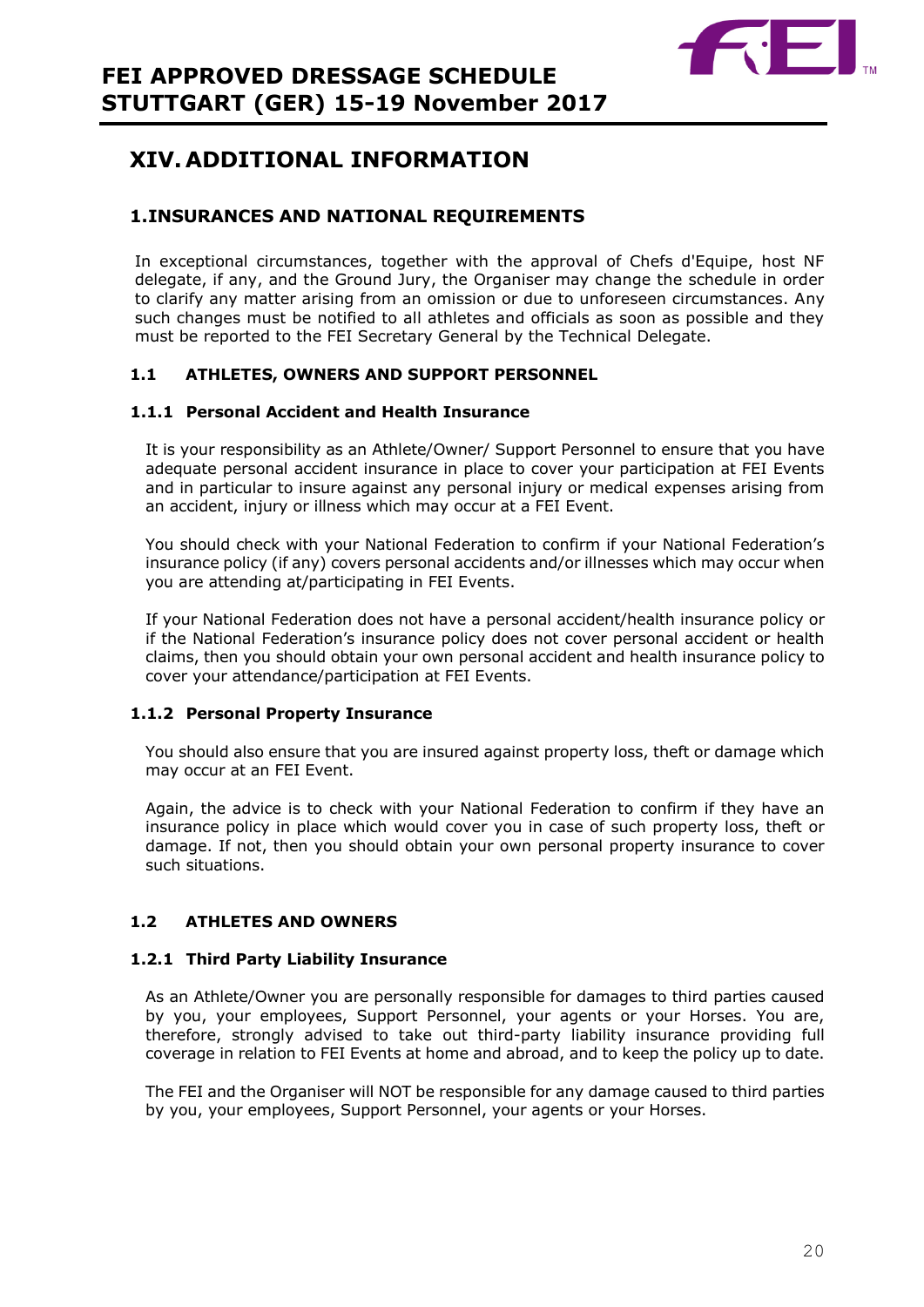

### **1.2.2 Additional Liability Information**

The organizer declines any liability for property or pecuniary damage which may happen to visitors, athletes, grooms and horse owners through slight negligence of the organizer, his delegates or his assistants. The OC is liable in case of intent, gross negligence as well as in case of injury to life, body or health and in further cases he is liable for compelling legal liability acc. to the legal requirements.

### **1.2.3 Horse Insurance**

As an Owner you should ensure that your Horses are adequately insured against any injuries or illnesses they may sustain while participating at a FEI Event.

### <span id="page-20-0"></span>**2.PROTESTS/APPEALS**

To be valid, all Protests and Appeals must be made in writing and accompanied by a deposit of CHF 150.- or equivalent. Protest and appeal forms are available on the FEI website: Protest:<http://inside.fei.org/sites/default/files/FEI%20Protest%20Form.pdf> Appeal:<http://inside.fei.org/sites/default/files/FEI%20Appeal%20Form.pdf>

### <span id="page-20-1"></span>**3.DISPUTES**

In the event of any discussion concerning the interpretation of the schedule (in translated languages), the English version will be decisive.

### <span id="page-20-2"></span>**4.MODIFICATION TO SCHEDULE**

In exceptional circumstances, together with the Approval of the Chefs d'Equipe, host NF delegate, if any, and the Ground Jury, the OC may change the schedule in order to clarify any matters arising from an omission or due to unforeseen circumstances. Any such changes must be notified to all Athletes and Officials as soon as possible and they must be reported to the FEI by the Foreign Judge.

### <span id="page-20-3"></span>**5.ADDITIONAL INFORMATION FROM THE ORGANISER**

### **5.1 GERMAN SHOW RULES**

The OC acknowledges that para 1.4 LPO (German Show Rules) is binding for international events in Germany.

### **5.2 TIMETABLE**

The times stated under "VIII. TIMETABLE" are subject to alterations.

### **5.3 FEI-PASSPORTS**

Horses entered in CIMs (CDI1\*/CDI2\*/CDIJ/CDIY/CDICh/CDIP/CDIU25/CDIAm) in their country of residence are not required to have an FEI Passport or FEI Recognition Card but must be properly registered with the FEI and identifiable (GRs 137.2).

### **5.4 GERMAN ANIMAL WELFARE ACT**

According to paragraph 6 of the German Animal Welfare Act, trimming the vibrissae around eyes and muzzle as well as clipping or cutting the hairs inside the ears of horses are prohibited.

### **5.5 DOGS**

Dogs are not allowed in the main and training arena.

#### **5.6. SMOKING**

Smoking in the stable area is strictly forbidden. Infringement of the smoking ban will be punished with 200.00 EUR and the deprive of the accreditation.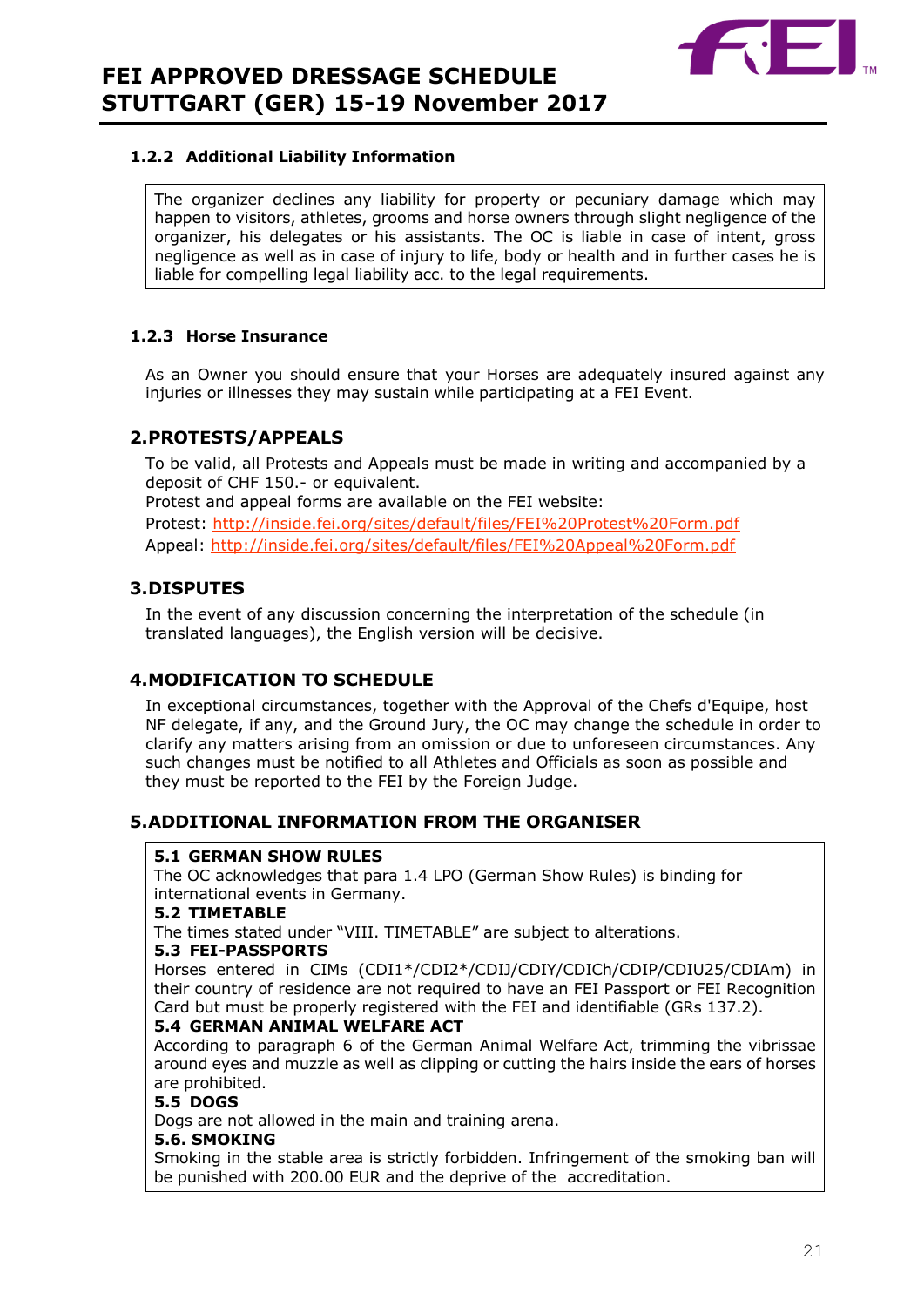

### **Age of Athletes and Horses according to the Event's Category:**

| <b>Event's Category</b>               | <b>Age of Athletes</b>                                   | <b>Age of Horses</b>        |
|---------------------------------------|----------------------------------------------------------|-----------------------------|
| <b>Grand Prix/Grand Prix Special/</b> | As of 16 <sup>th</sup> year                              | Min 8 y.o.                  |
| <b>Grand Prix Freestyle/</b>          |                                                          |                             |
| Intermediate II/Intermediate          |                                                          |                             |
| A/ Intermediate B                     |                                                          |                             |
| <b>Prix St. Georges/Intermediate</b>  | As of 16 <sup>th</sup> year                              | Min. 7 y.o.                 |
| I/ Intermediate I Freestyle           |                                                          |                             |
| CH-Y/CDIY/CDIOY                       | As of $16th$ year to end $21st$ year                     | Min. 7 y.o.                 |
| CH-J/CDIJ/CDIOJ                       | As of $14th$ year to end $18th$ year                     | Min. 6 y.o.                 |
| CH-P/CDIP/CDIOP                       | As of $12^{th}$ year to end $16^{th}$ year               | Min. 6 y.o.                 |
| CH-Ch/CDICh/CDIOCh                    | As of 12 <sup>th</sup> year to end 14 <sup>th</sup> year | Min. 6 y.o.                 |
| CH-U25/CDIU25/CDIOU25                 | As of $16th$ year to end $25th$ year                     | Min. 8 y.o.                 |
| <b>CDIAm</b>                          | As of 26 <sup>th</sup> year                              | Min. 7 y.o.                 |
|                                       |                                                          | Medium tour Min. 8 y.o.     |
| <b>CDIYH</b>                          | As of 16 <sup>th</sup> year                              | Min. $5 y.o. - Max. 7 y.o.$ |
| CH-M-YH-D                             | As of $16th$ year                                        | $5$ y.o. / 6 y.o. / 7 y.o.  |
|                                       |                                                          |                             |

### **DEDUCTIONS FROM PRIZE MONEY AT COMPETITIONS:**

Full details of any deductions from prize money must be outlined in the schedule. This includes government taxes. If it is necessary for Organisers to deduct such taxes, they must provide participants with an official form indicating the amount of tax deducted.

The tax form must be provided to the athletes upon arrival and returned to the Organiser prior to departing.

Distribution of Prizes and Indemnities

All prize money and all prizes in kind rewarded instead of prize money as well as reimbursements (e. g. transport charges, travelling expenses) will be distributed acc. to FEI-RG Art. 127/128 following the last competition at the latest. The scheduled prizes are gross amounts.

Settlement will be done per athlete. Depending on the agreement with the horse owner, each athlete binds himself to pass on to the horse owners the prize money or prizes in kind rewarded instead of prize money. The organizer is allowed to deduct possibly outstanding debts of the athlete. Acc. to § 50a EstG this also applies to foreign horse owners. After having deducted the VAT from the prize money or prizes in kind rewarded instead of prize money, as a rule the following income tax will be due: no taxes up to 250 EUR, 15 % exceeding 250 EUR (in force as of 01.01.2009); plus solidarity fee (at present 5.5 %) of the income amount. Travelling expenses being taken over or reimbursed are only regarded as revenues if they exceed the actual costs and the reimbursement for additional meal allowances acc. to § 4 Abs. 5 Satz 1 Nr. 5 EstG. The tax deduction has to be certified on demand. Those foreign athletes being exempted from tax deduction are kindly asked to submit an exemption certificate either with the entry or on the first show day at the latest. Every athlete himself is responsible for the correctness of the details he submits.

If Athletes have to be placed equally, the money value of possible prizes in kind (e. g. a car) is divided accordingly.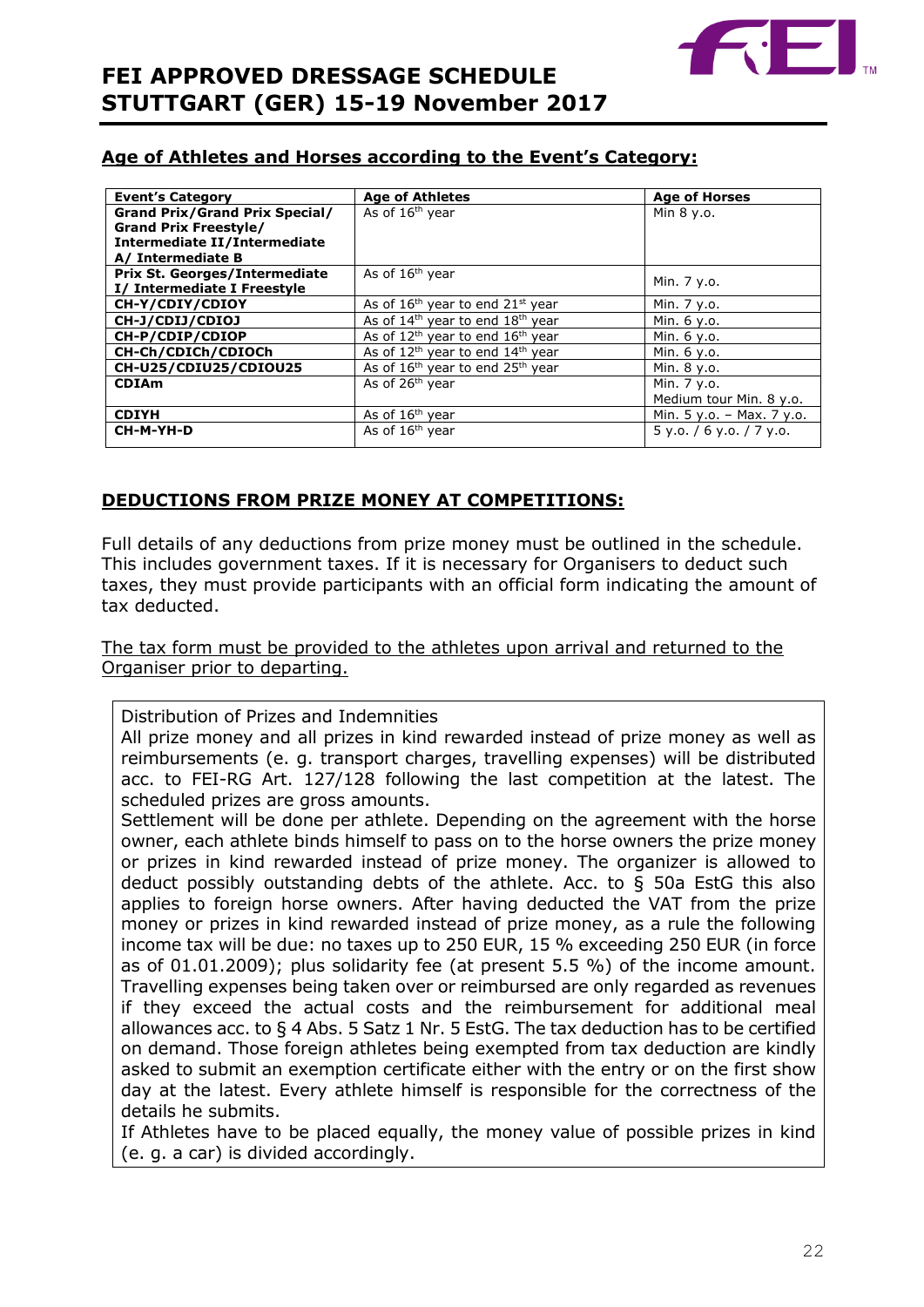

### **IMPORTANT**

### **The total amount of prize money shown for each Competition in the schedule must be distributed. (FEI General Regulations articles 127 and 128)**

The value of the 1st prize must not exceed 1/3 of the total prize money announced for the competition. Distribution of prize money : distributed to 25 % of participants. If there are between 5 and 19 athletes in the competition, min 5 prizes must be distributed.

If there are 4 or less athletes in the competition, the table below applies.

| Number of            |     | 2   | 3   | 4   | From 5 and                                                 |
|----------------------|-----|-----|-----|-----|------------------------------------------------------------|
| <b>Starters</b>      |     |     |     |     | above                                                      |
| 1 <sup>st</sup>      | 33% | 33% | 33% | 33% | All the                                                    |
| 2 <sub>nd</sub>      |     | 25% | 25% | 25% | prize                                                      |
| 3 <sup>rd</sup>      |     |     | 20% | 20% | money                                                      |
| 4 <sup>th</sup>      |     |     |     | 15% | scheduled                                                  |
| Total<br>distributed | 33% | 58% | 78% | 93% | must be<br>distributed<br>among all<br>placed<br>athletes. |

The amount to be given to each athletes must be stated in the schedule.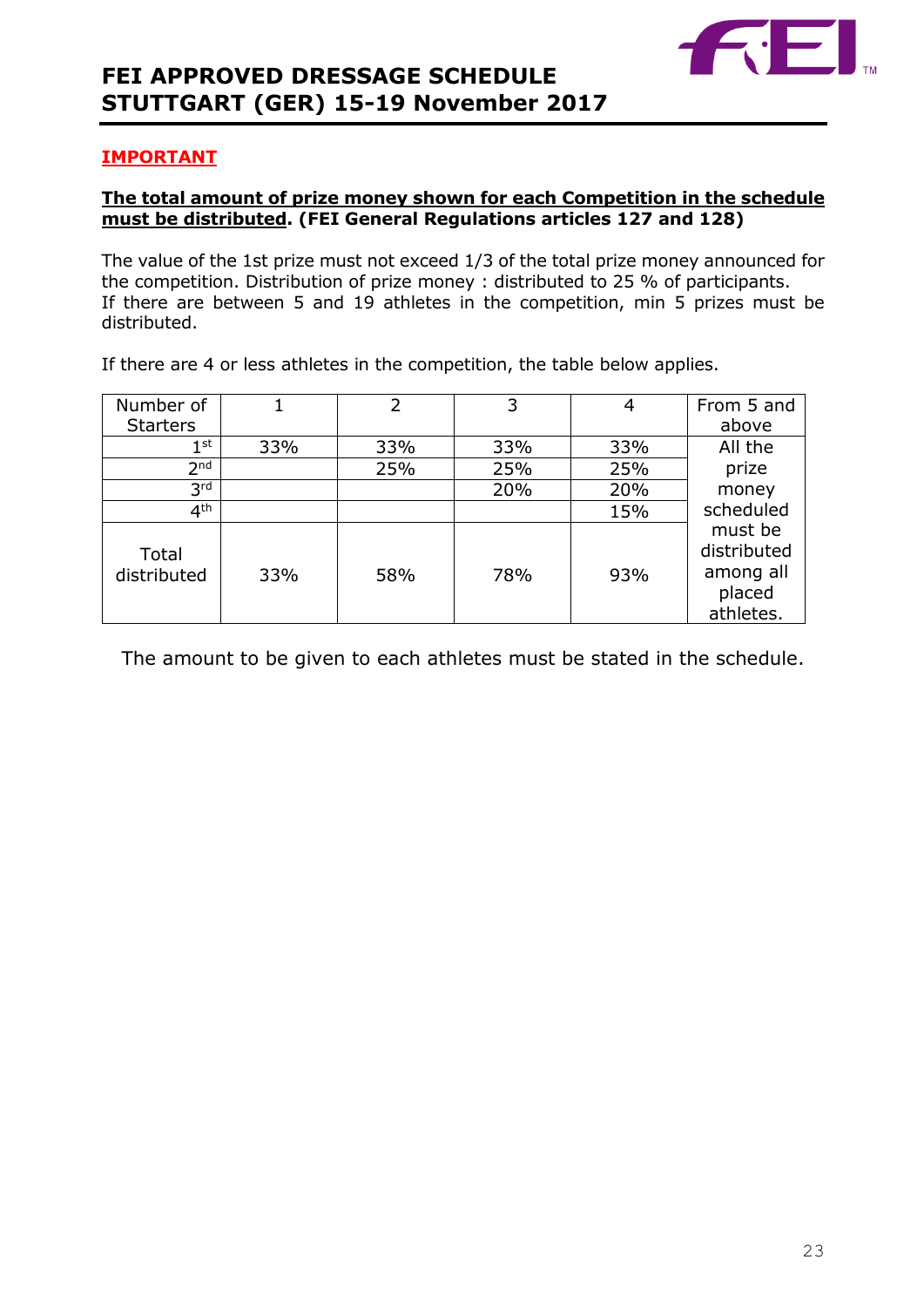

### <span id="page-23-0"></span>**XV. ANNEXES**

### **1.FEI Entry System**

<span id="page-23-1"></span>Please fill the form below in order to provide you and the other members of your committee or your IT Providers access to the FEI Entry System.

| FEI ID <sup>1</sup> :                | 10095461                       |                      |
|--------------------------------------|--------------------------------|----------------------|
| Name*:                               | Asendorf                       |                      |
| First Name*:                         | Susanne                        |                      |
| E-Mail*:                             | asendorf@sasportservice.de     |                      |
| Access Rights*:                      | $\boxtimes$ Admin <sup>2</sup> | Consult <sup>3</sup> |
| Events <sup>4</sup> :                | CDI-W, CDI4*                   |                      |
| FEI ID <sup>1</sup> :                |                                |                      |
| Name*:                               |                                |                      |
| First Name*:                         |                                |                      |
| E-Mail*:                             |                                |                      |
| Access Rights*: □ Admin <sup>2</sup> |                                | Consult <sup>3</sup> |
| Events <sup>4</sup> :                |                                |                      |
| FEI $ID^1$ :                         |                                |                      |
| Name*:                               |                                |                      |
| First Name*:                         |                                |                      |
| E-Mail*:                             |                                |                      |
| Access Rights*: $\Box$               | Admin <sup>2</sup>             | Consult <sup>3</sup> |
|                                      |                                |                      |

- <sup>1)</sup> If already have an FEI user account.
- <sup>2)</sup> Provide you the required access to manage entries and substitutions and download entries/lists.
- 3) You are just able to consult and download the entries/lists.
- <sup>4)</sup> Leave the field blank if the user deals with the entries of all events in the show.
- \*) Mandatory Fields

**Events<sup>4</sup> :**